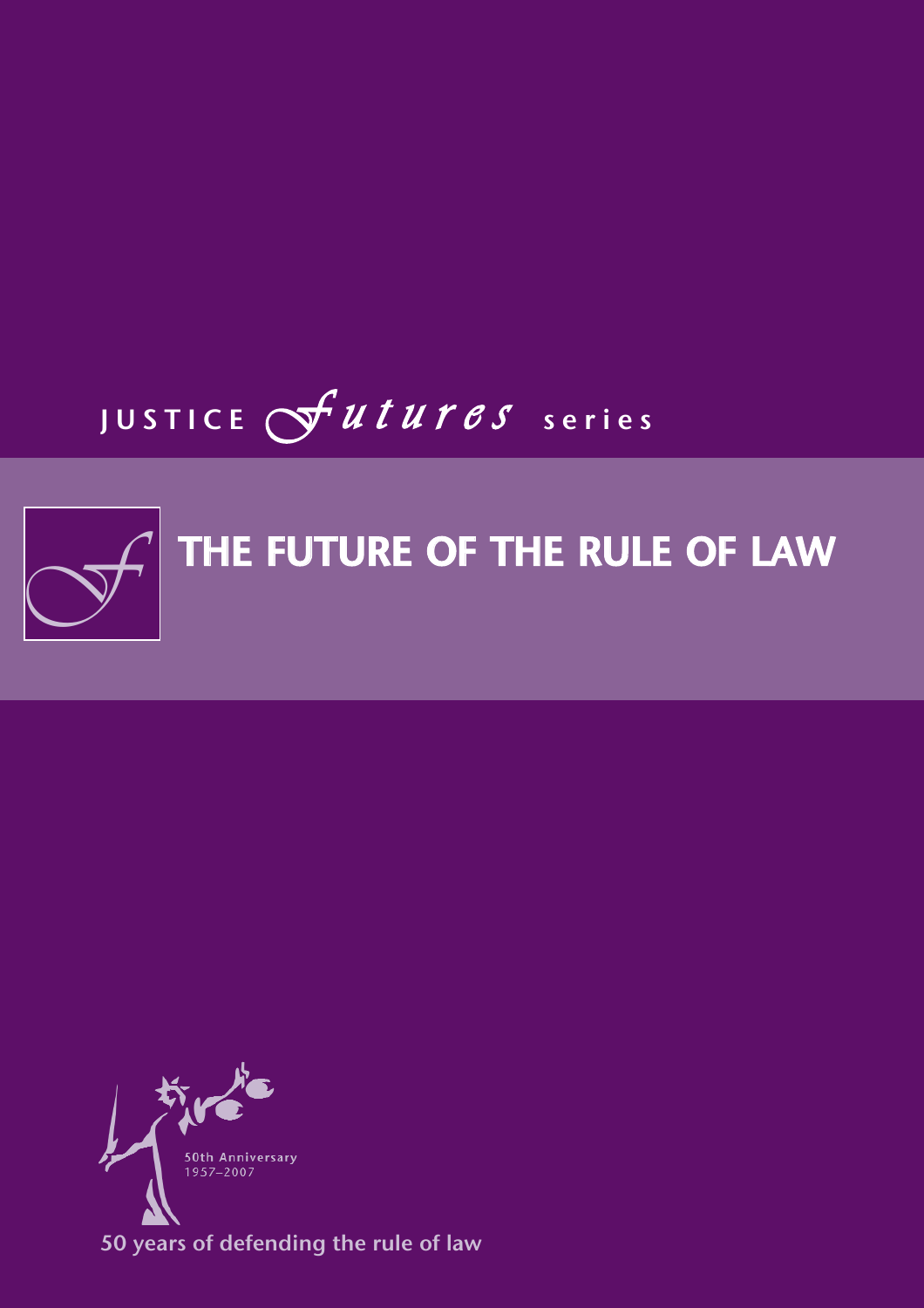

*The Future of the Rule of Law* <sup>A</sup>**JUSTICE** *F u t u r e s* paper October 2007



This paper is the second of a 'futures' series, designed to celebrate JUSTICE's 50th anniversary, in which staff members and others raise interesting and provocative ideas about the future direction of policy in essay form. It does not necessarily represent JUSTICE policy, but it does draw on JUSTICE's considerable experience as a leading human rights and law reform organisation.

Paper written by Roger Smith rsmith@justice.org.uk Roger Smith is Director of JUSTICE

Series editor Sally Ireland

**IUSTICE** 59 Carter Lane London EC4V 5AQ

Tel 020 7329 5100 Fax 020 7329 5055 E-mail admin@justice.org.uk Web www.justice.org.uk

### JUSTICE – 50 years of defending the rule of law

JUSTICE is an independent law reform and human rights organisation. It works largely through policy-orientated research; interventions in court proceedings; education and training; briefings, lobbying and policy advice. It is the British section of the International Commission of Jurists (ICJ).

JUSTICE relies on its members and supporters for the funds to carry out much of its work. For more information, visit www.justice.org.uk. A donation form is included on the inside back cover of this report.

© JUSTICE 2007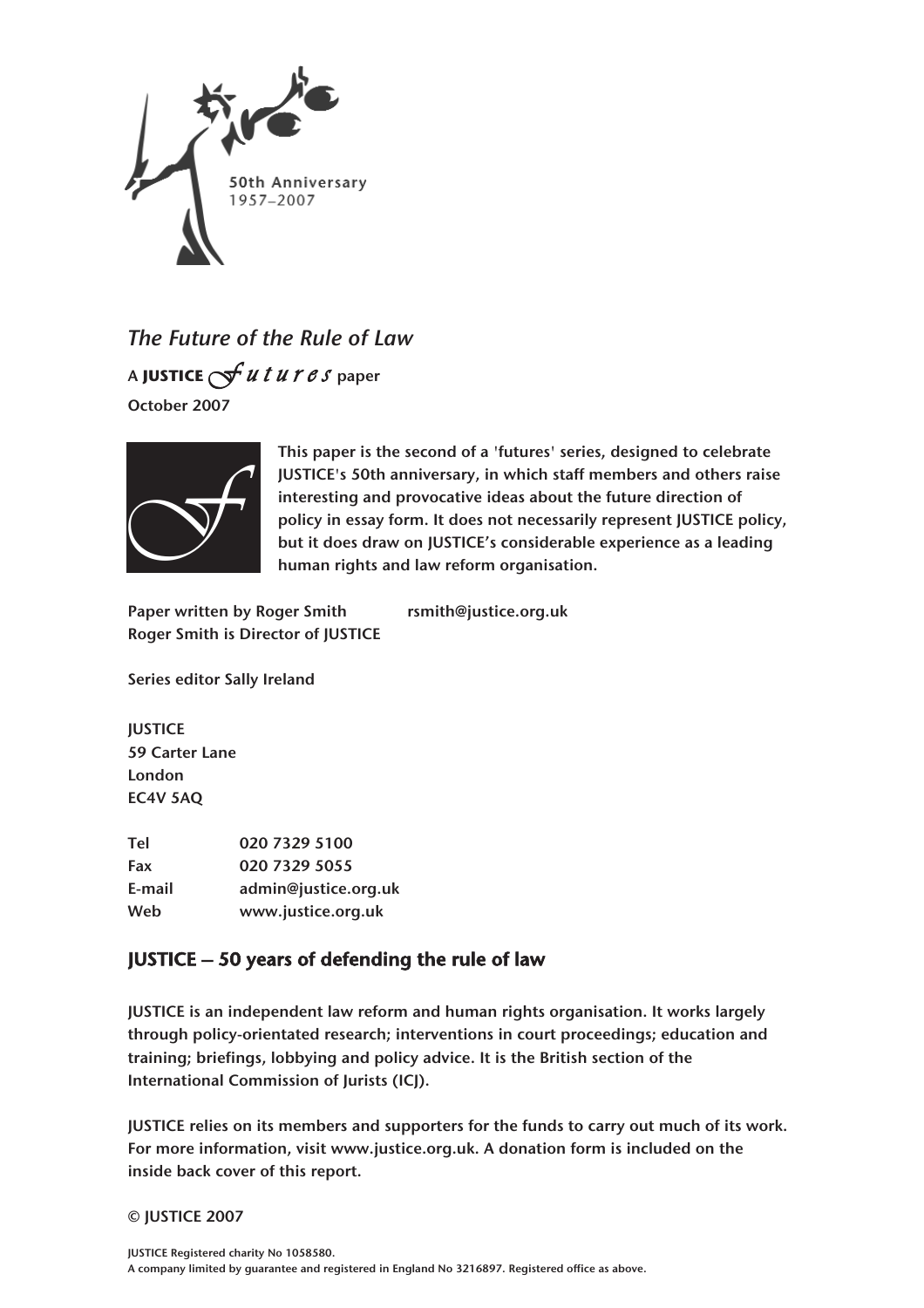### **Introduction**

On 3 July 2007, Gordon Brown announced a green paper, entitled *The Governance of Britain*, in the foreword of which he and Jack Straw state that their aim is:

*To forge a new relationship between government and citizen and begin the journey towards a new constitutional settlement – a settlement that entrusts Parliament and the people with more power.*<sup>1</sup>

The green paper sets out a group of proposals, the principle of which JUSTICE has largely welcomed – subject to caution about the subsequent detail yet to emerge.<sup>2</sup> It ends with a final paragraph which acknowledges that the task of 'renewing our democracy … does not fall to government alone'. $3$ 

JUSTICE will respond specifically and in detail to the individual proposals in the green paper elsewhere. This paper, however, deals with an issue that will be crucial to any new constitutional settlement or renewal of our democracy: the true spirit in which it is undertaken. Adherence to the rule of law is the cornerstone of almost all conceivable descriptions of the values with which a British state should comply. In its essence, the rule of law signifies the spirit of legality within which any state must act. Whatever the result of the Prime Minister's bold consultation, the success or failure of any subsequent measures will be determined by the spirit in which they are implemented. And, there will remain a core contradiction in any British constitution that remains true to our long-established model of Parliamentary sovereignty: the executive dominates at least one house of the legislature. Ministers would only be human in wishing to minimise the potential disruption to their plans that Parliament might present. In order to counteract this, we need not only greater powers for Parliament, some of which are proposed in the green paper. We also need a general respect for the rule of law. Recently, the demands of modern government have been marked by too little concern for the core values of the rule of law. Ministers have wanted to get things done and be seen to get things done. They have had a tendency to be impatient with process. At the extreme, we have witnessed the production of inaccurate dossiers to influence votes on going to war and apparent connivance with actions of the United States which manifestly breached human rights, Geneva Conventions and international law. But, more widely and more subtly, we have experienced a lack of regard for appropriate decision-making processes that amounts to a degradation of the rule of law.

This is more than a political point against a particular government. Behind this casualness with principle lies the 'constitutional deficit' in our system of government: the executive has too much power. This has given rise to unease for some time. It was, after all, the

<sup>&</sup>lt;sup>1</sup> The Governance of Britain Cm 7170, p3.<br><sup>2</sup> The Governance of Britain; a preliminary JUSTICE response: see http://www.justice.org.uk/inthenews/index.html.<br><sup>3</sup> The Governance of Britain , n1 above, para 215.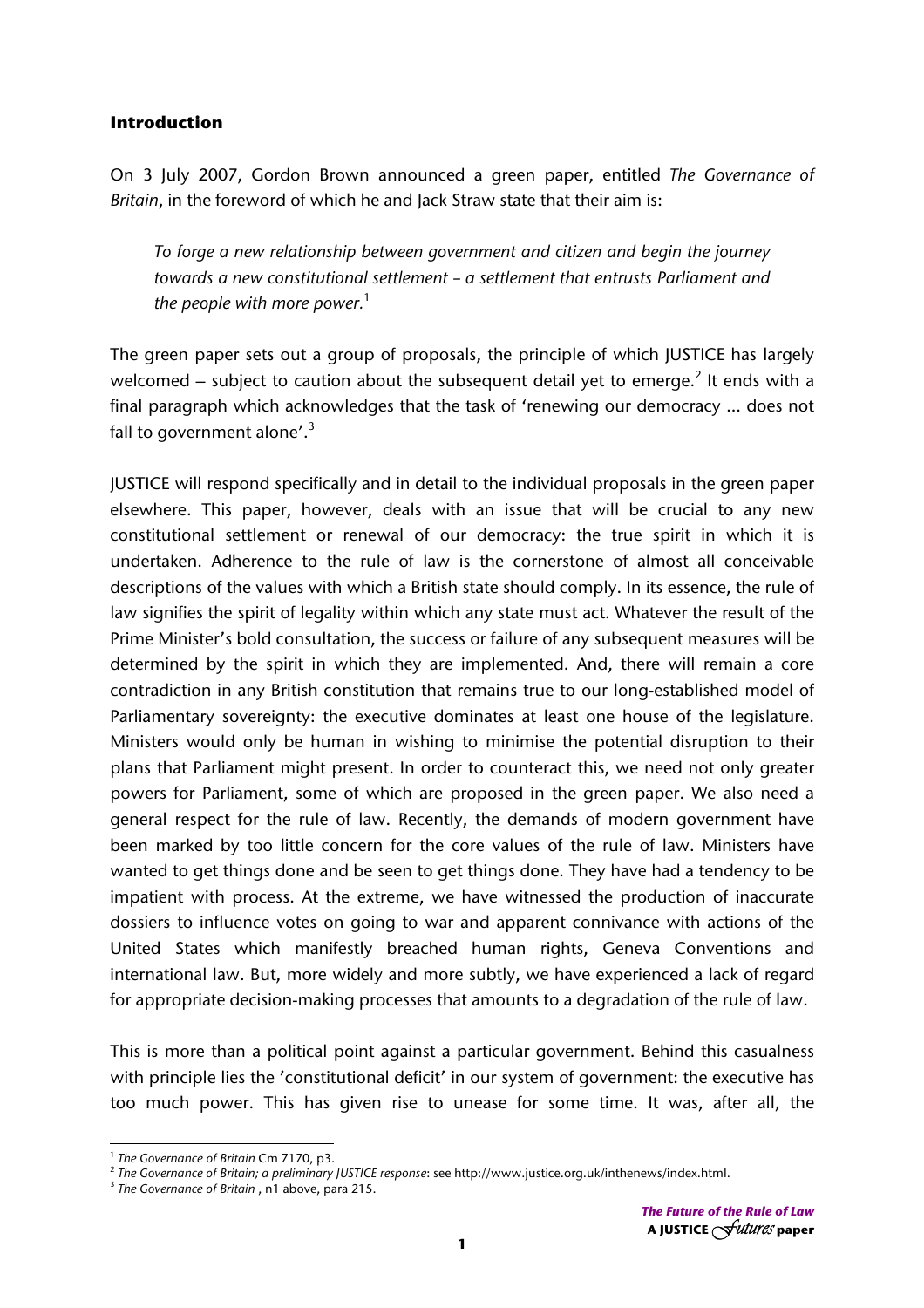Conservative Lord Hailsham who coined the phrase 'elective dictatorship'. In addition, British governments have been reluctant to give up international military adventurism, whether or not in defiance of the international rule of law. JUSTICE was founded in 1957 at a time when the credibility of the United Kingdom's commitment to the rule of law in international affairs had been shredded by the ill-advised Suez invasion of the year before: 50 years later, much the same issues arise as a result of the invasion of Iraq. Thus, our current constitutional arrangements and conventions give too much power to the party in government – it can act without too much concern for domestic constraints by the legislature, on the one hand, and international law and treaty obligations, on the other. The UK Prime Minister has much greater power within the political process than, say, the US President. Tony Blair, in particular, was criticised for his style of individualised power exercised through 'sofa government' that challenged the paradigm of collective responsibility through cabinet. But this is an issue bigger than personality. The British form of parliamentarianism means that all too often governments see Parliament simply as an obstacle to be negotiated on the way to implementing policy.

The rule of law requires a respect for the processes by which laws and decisions are made. In the draft manifesto for the rule of law with which JUSTICE launched its 50th anniversary year, we identified seven principles to be upheld:

- adherence to the rule of law as a cornerstone of domestic and foreign policy;
- a right of equality for all before and under the law;
- a right of access to justice for all:
- **Perofection for due process and the right to a fair trial;**
- **i** independence of the judiciary and legal profession;
- **F** greater powers of Parliamentary scrutiny;
- greater protection for the rights of individuals within the European Union.

This paper focuses on the first: adherence to the rule of law as a cornerstone of constitutional principle in both domestic and foreign policy. What does this actually mean? And what lessons should we draw from current practice?

From such an examination emerges the need for greater clarity in the relationship of government with Parliament. What powers should lie where? If governments abuse the legislative process then what reforms are needed to prevent this? How should Prime Ministers, members of the government and legislature, and the people understand the appropriate balance of powers within the constitution? How do we commit a future government to regarding the processes, both of the United Nations and of the UK Parliament, with more respect? How do we make a reality of principles – such as the rule of law – which no-one in any foreseeable UK government would deny as principles but which suffer from such a lack of respect in practice?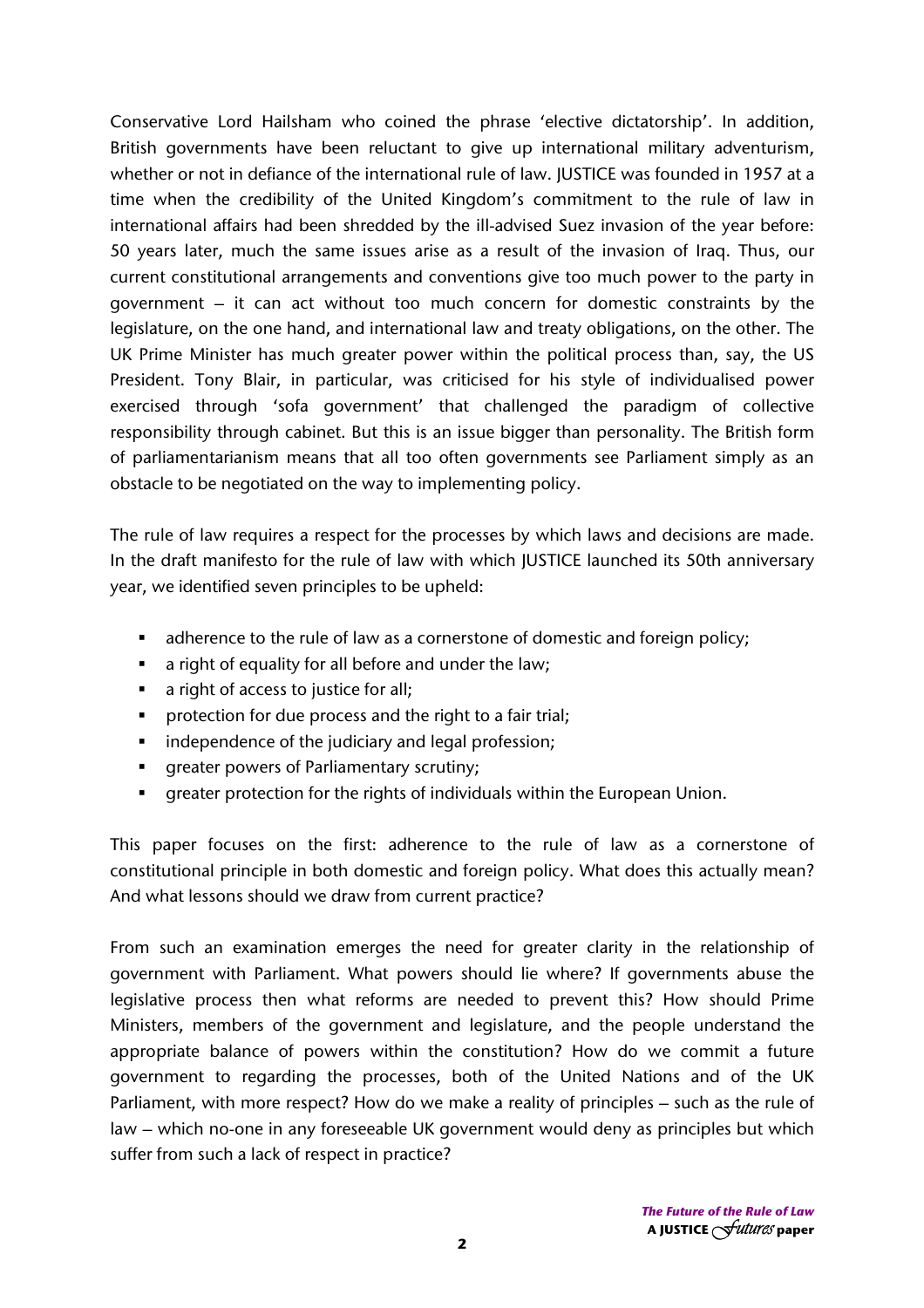One ultimate answer may be that floated at the end of the green paper: a written constitution which spells out the relationships between the different branches of government in ways that all can understand. But, there are so many difficult issues to decide before we get to that point – among them the importance that the rule of law should be accorded. This paper is a contribution to a discussion with the objectives of: encouraging acceptance that there is a problem to address; arguing for a change in culture; and proposing some particular reforms that may assist. Protection of the rule of law needs to take its place among the list of constitutional issues that are increasingly discussed as needing some form of greater written definition – such as the future pattern of devolution, reform of the House of Lords, protection for human rights, and the role of the judiciary – whether or not this goes as far as a demand for a written constitution. Notably, the rule of law is not explored in the green paper where different chapters cover 'limiting the powers of the executive'; 'making the executive more accountable'; 'reinvigorating our democracy'; and 'Britain's future: the citizen and the state'. Our argument is that effectively there should be a further chapter entitled something like 'reinvigorating the rule of law'.

### **Rule of law: the rhetoric and the reality**

Ministers in the UK, and indeed the US, do not stint on their verbal support for the principle of the rule of law. It is particularly useful to make the US-UK comparison, first because of the close linkage in foreign policy between the two countries (which through terrorism, affects internal policy as well) and, second because of the very evident contradiction between US rhetoric and its actions under its present President. For the UK, in 2006 Tony Blair identified as 'our essential values':

*Belief in democracy, the rule of law, tolerance and equal treatment*. 4

Speaking on 'Law Day' in April 2007, President Bush averred that:

*Our nation is built on the rule of law*. 5

And Jack Straw, then Foreign Secretary, told the Foreign Policy Centre in 2002:

*The respect in which the UK is held in the international community today derives from many factors: the quality of our armed forces, our political analysis, our regional expertise and our development programmes; but above all from our commitment to the international rule of law and to upholding it worldwide*. 6

<sup>4</sup> *Our Nation's Future – multiculturalism and integration*, Lecture at Downing Street, 8 December 2006,

www.number-10.gov.uk/output/Page10563.asp.

<sup>&</sup>lt;sup>5</sup> Proclamation by the President of the United States of America, Law Day 2007, 28 April 2007,

www.whitehouse.gov/news/releases/2007/04/20070428-1.html. 6 *Re-ordering The World*, Speech to the Foreign Policy Centre, 25 March 2002, www.fco.gov.uk.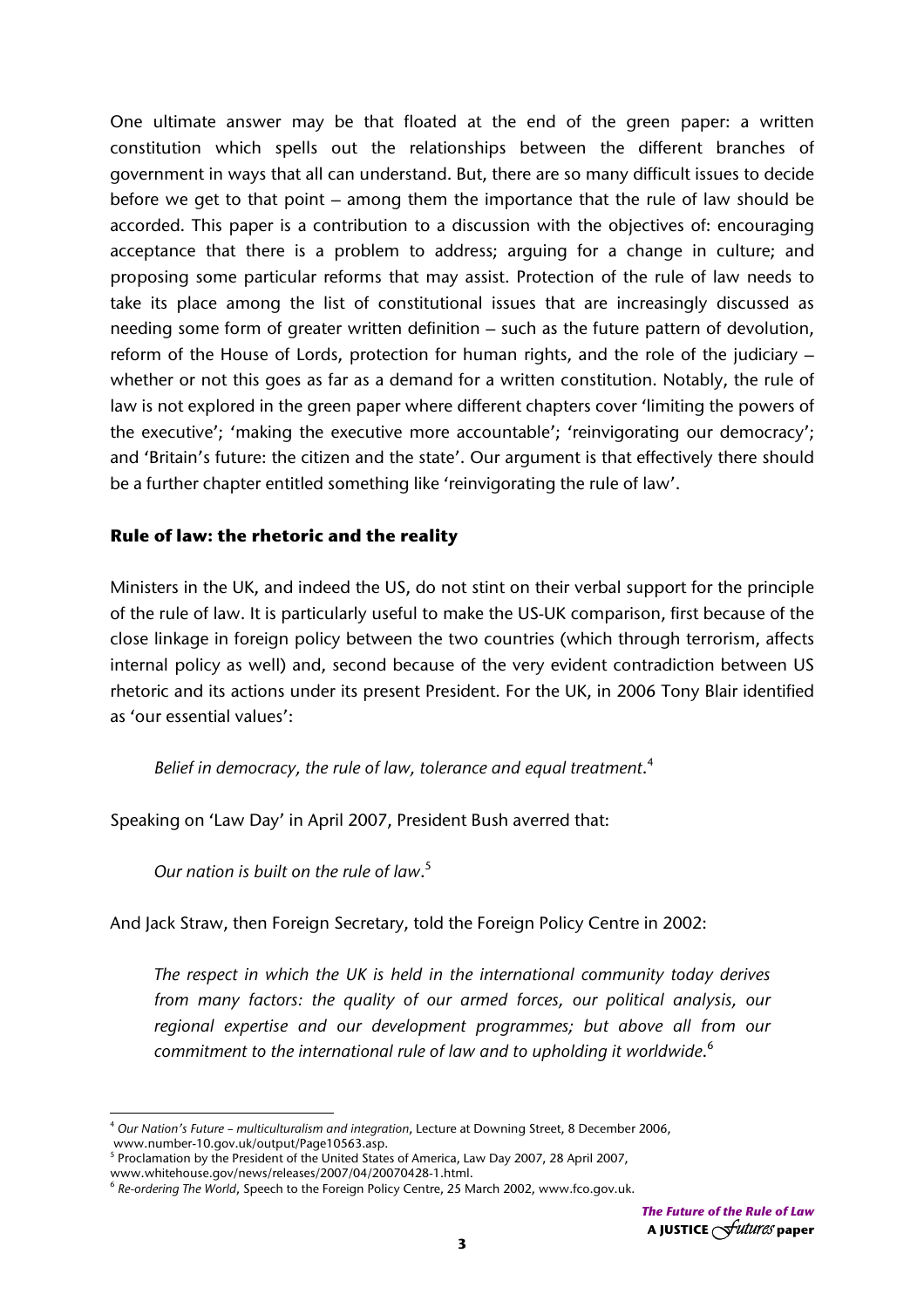Two things emerge from these pronouncements. First, whatever the rule of law means, the politicians are in favour of it. Second, its meaning includes values beyond the dry requirements of legal certainty. For Mr Straw, the phrase 'international rule of law' seems to imply adherence to a set of desirable values, even if they remain undefined.

The extent to which the rule of law should be construed as going beyond provisions requiring legal certainty is a jurisprudential chestnut that has given rise to long-standing academic debate. For the purpose of this paper, the rule of law is explicitly taken to have a very broad meaning: to include a requirement that, on the one hand, laws and policies comply with appropriate international obligations and, on the other, that the law is made through procedures that are open, transparent, and honestly conducted – in Parliament just as much as in the courts. A Parliamentary vote obtained by corruption or deception is, on this definition, just as much a breach of the rule of law as any dictatorial diktat that overrides a democratically elected legislature.

At this stage, a short diversion is required because there are other views about the meaning of the rule of law. For the great nineteenth century jurist Dicey, the rule of law meant three things:

- the supremacy of law over arbitrary or discretionary authority;
- $\blacksquare$  the equality of all before the law;
- the supremacy of common law principles in providing a constitutional structure.<sup>7</sup>

A respectable school of thought continues to argue that the rule of law is limited to the formal values that are at the core of Dicey's understanding. Thus, Sir John Laws argued in a JUSTICE-LSE lecture:

*The formal or supposedly procedural sense of the rule of law, that there should be lawful authority for the exercise of power … or that everything must be done according to law … is an uncontentious minimum: the rule of law at least means this*. 8

He asserted that there is danger in going further:

*I think the term the rule of law is losing force, is in danger of becoming a wasted asset, in the advocacy of a free and tolerant society*. 9

However, the case for a broader view is widely advanced. The former Lord Chief Justice Lord Bingham, in a major speech delivered in 2006 at the Cambridge Centre for Public Law,<sup>10</sup>

  $^7$  A V Dicey, <u>Law of the Constitution,</u> McMillan, 1885.<br><sup>8</sup> Sir John Laws, 'The rule of law: form or substance?'

<sup>&</sup>lt;sup>8</sup> Sir John Laws, 'The rule of law: form or substance?', *JUSTICE Journal* 2007 Vol 4 No 1, pp24-40, p28.

 $<sup>9</sup>$  Ibid, p28.</sup>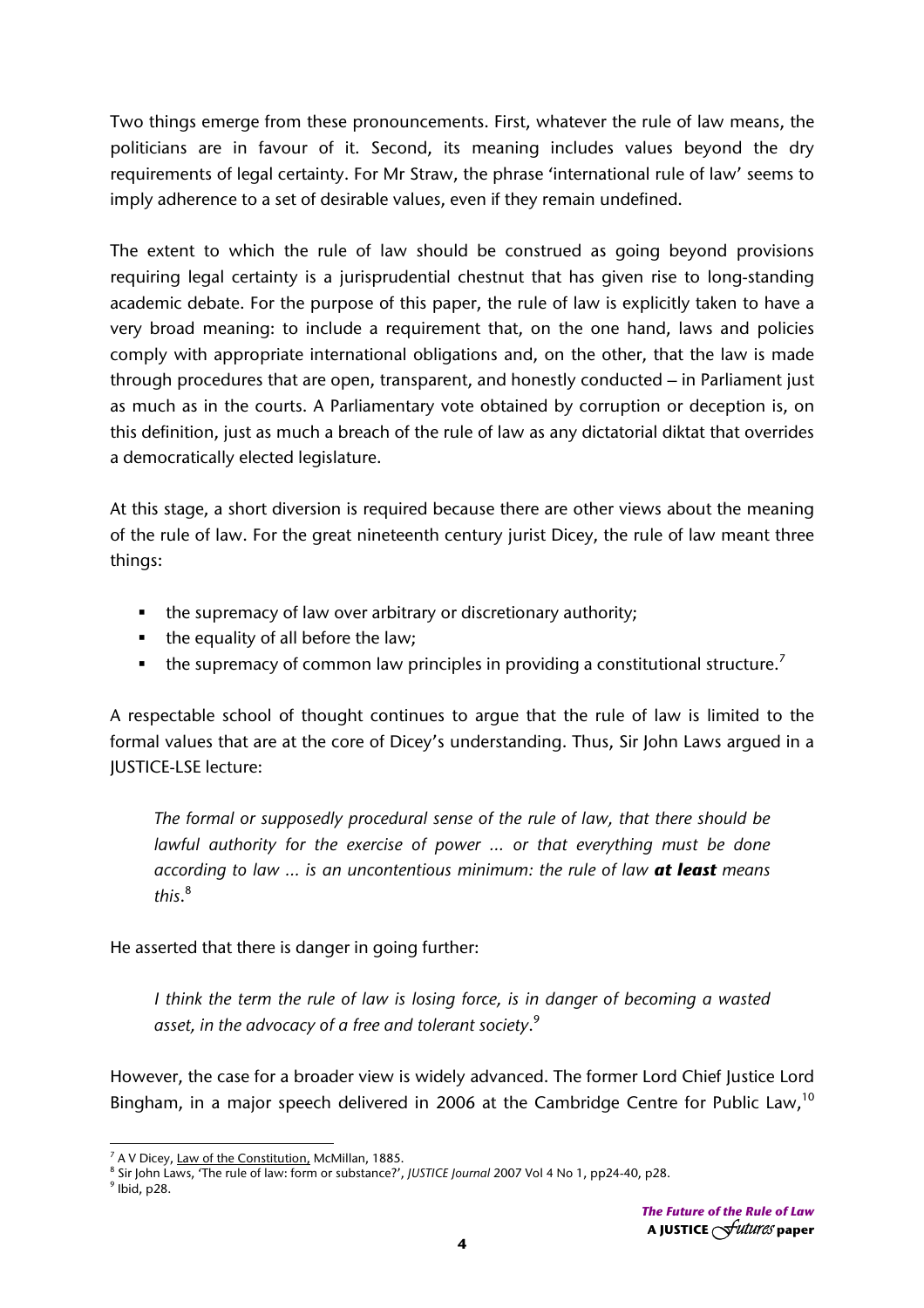argued that no less than eight distinct elements could be identified in the concept:

- **clarity**:
- **I** limitation of discretion;
- equal application of the law to all;
- adequate protection of human rights;
- capability appropriately to resolve civil disputes;
- **appropriate exercise of public powers;**
- **fair adjudicative procedures; and**
- Compliance by the state with its obligations in international law'.<sup>11</sup>

It is important to recognise that this is not a sterile debate about language. One's perception of the rule of law informs how one sees the constitution. Professor Jowell makes this explicit:

*Britain, like so many countries in this new century, is moving steadily to a model of democracy that limits governmental power in certain areas, even where the majority may prefer otherwise. The rule of law supplies the foundation of that new model*. 12

Writing with Professor Oliver, Professor Jowell makes the point again, saying that one of the functions of the rule of law is that it 'constrains the abuse of governmental power'.<sup>13</sup>

This capacity of the rule of law to be a limitation on the power of government, even in the UK with its model of Parliamentary sovereignty, has begun to gain ground. For example, in the recent legal challenge to the foxhunting legislation.<sup>14</sup> Lady Hale stated that:

*The courts will treat with particular suspicion (and might even reject) any attempt to subvert the rule of law by removing governmental action affecting the rights of the individual from all judicial scrutiny*.

She was clearly contemplating the possibility of there being limits to Parliamentary supremacy, beyond which a judiciary – upholding the rule of law – might override legislation, even if enacted in a procedurally correct manner. Thus, Parliamentary democracy may be the subject of some constitutional limits.

Hitherto and conventionally, Parliamentary sovereignty has often been understood, much as articulated by Professor Dicey, as meaning:

<sup>10</sup> *The rule of law*, The Sixth Sir David Williams Lecture, Cambridge Centre for Public Law, 16 November 2006, www.cpl.law.cam.ac.uk/.

 $11$  Ibid.

<sup>&</sup>lt;sup>12</sup> J Jowell, 'The rule of law today', in J Jowell and D Oliver, <u>The Changing Constitution</u>, 5th edn, Oxford, 2004, pp5-25, p25.<br><sup>13</sup> Ibid, p19.<br><sup>14</sup> *Jackson v Attorney General* [2005] UKHL 56, para 159.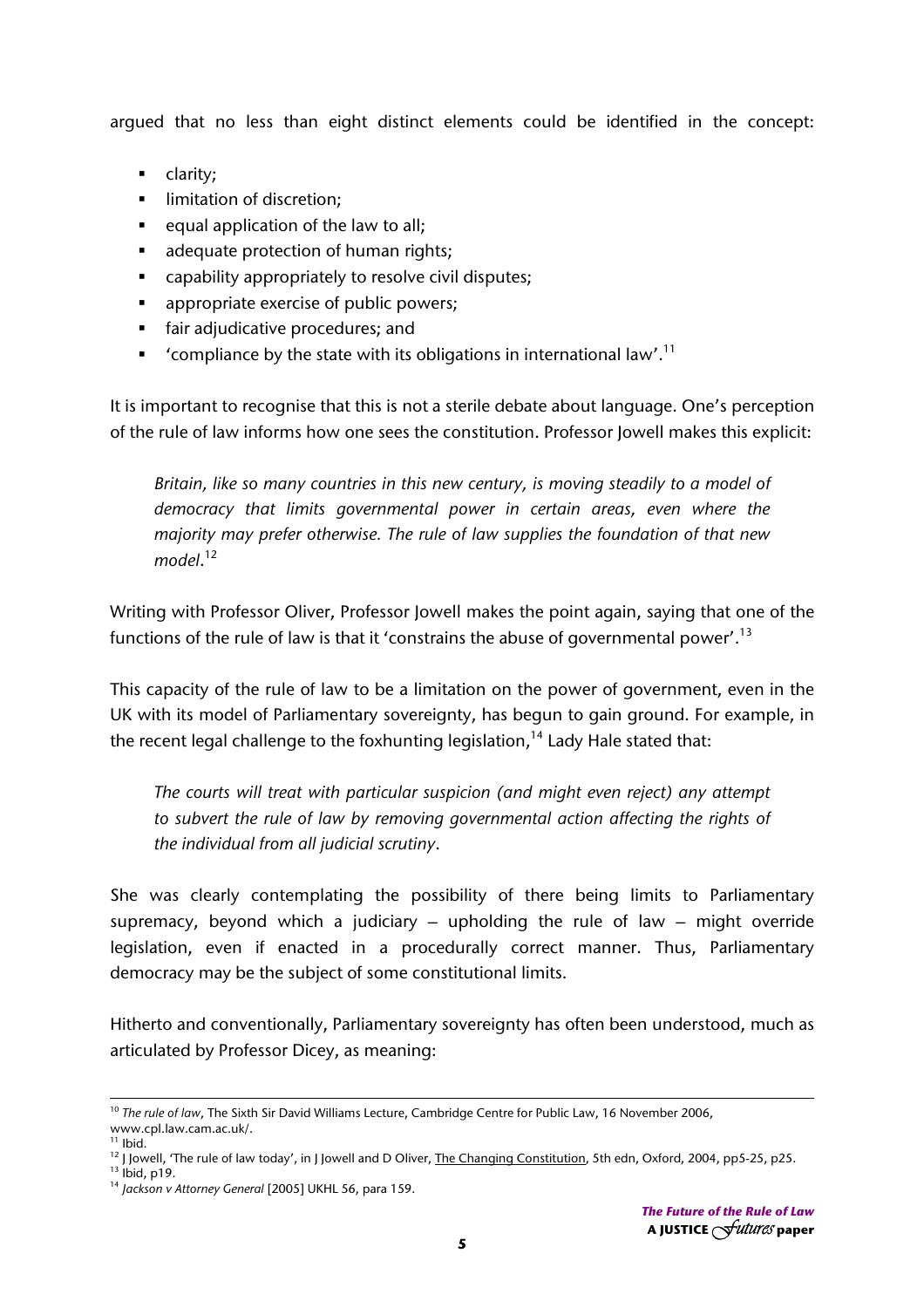*neither more nor less than this, namely that 'Parliament' has 'the right to make or unmake any law whatever; and further no person or body is recognised by the law of England as having the right to override or set aside the legislation of Parliament'*. 15

Lady Hale's position implies that the concept of the rule of law has a substantive meaning. There exists a set of values that are not to be transgressed and which the courts will protect. Under this view, Parliament would not have the right to make or unmake *any* law whatever. The issue then becomes: where are the limits?

The rule of law is a useful concept to cover the issues discussed here but others can be substituted if required by those who, like Sir John Laws, wish to retain a strict, narrow meaning. The link between the rule of law, in any definition, and allied concepts is very close. Lord Bingham noted that:

*[t]he European Commission has consistently treated democratisation, the rule of law, respect for human rights and good governance as inseparably linked*. 16

Taking a similar all-encompassing line, Lord Goldsmith, until recently Attorney General, celebrated the UK's acceptance of the rule of law as 'always striving to ensure our actions are justified and supported by the law'. But he also had no trouble in accepting that the UK should 'adher[e] to … domestic and legal obligations', such as the European Convention on Human Rights (ECHR), as well as act in accordance with 'fundamental rights and freedoms' and with proportionality.<sup>17</sup>

Thus, the rule of law is here taken to mean legislation and policies that:

- **number** meet the test of legal certainty and the equality of all before the law;
- conform to core constitutional values including human rights, international treaty obligations and the independence of lawyers and judges;
- have passed through a Parliamentary process which is open, transparent and honest.

Traditionalists who object to this wide definition should not give up. If not included within their definition of the rule of law, these principles are certainly important to good governance. And, for them, the terms can be substituted.

In our current uncertain world, it is perhaps unsurprising that the rule of law is attracting attention from significant organisations of lawyers. The rule of law is currently at the heart of

<sup>&</sup>lt;sup>15</sup> AV Dicey, <u>Introduction to the Law of the Constitution</u>, 8th edn, Macmillan, 1927, pxviii.<br><sup>16</sup> The rule of law, see n10 above.<br><sup>17</sup> Lord Goldsmith, *The rule of law*, Speech to the International Rule of Law Symposiu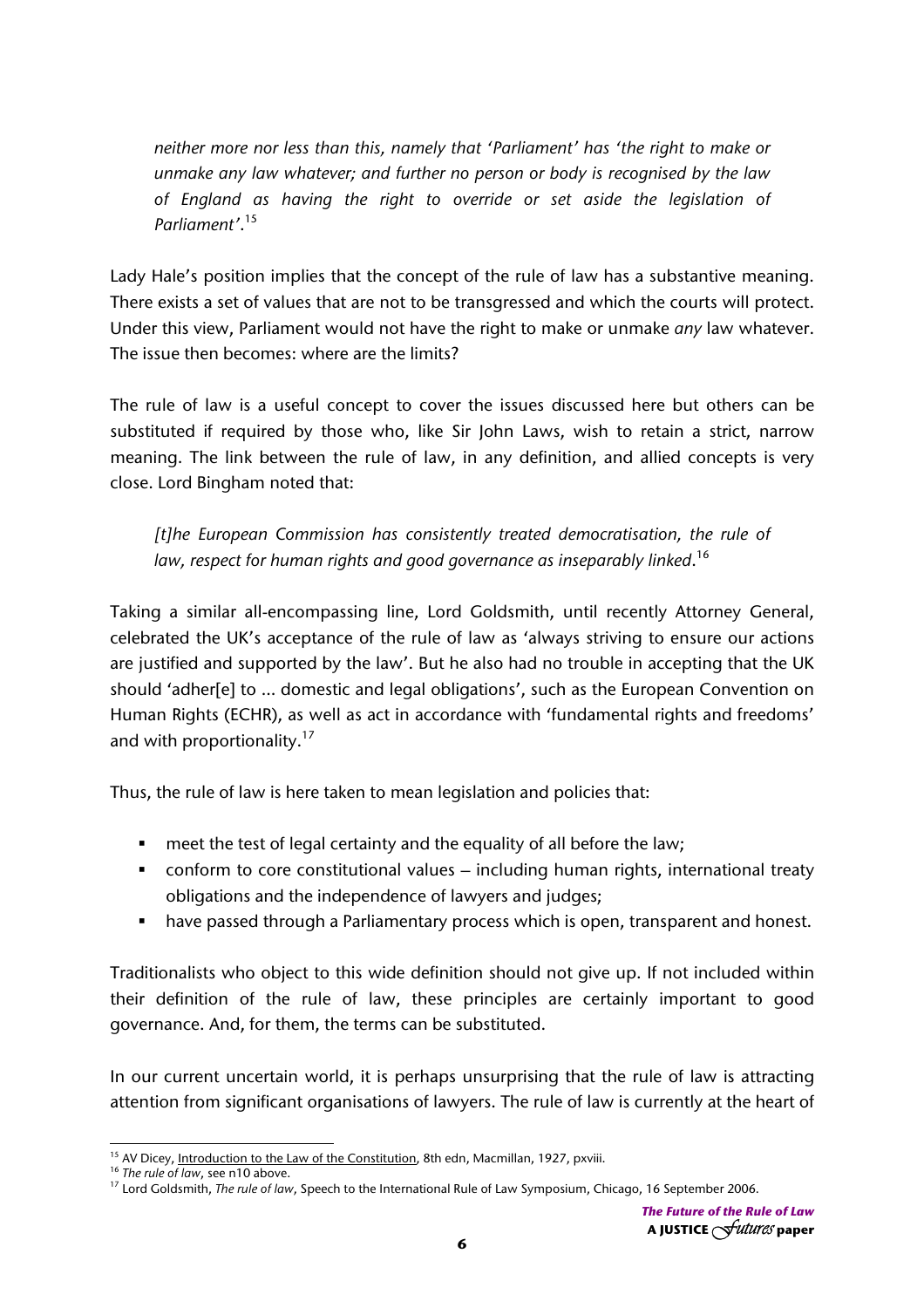two significant campaigns. The American Bar Association has launched a 'world justice project' to defend the 'rule of law' as:

*a rules-based system of self-government with a strong and accessible legal process. It features a system based on fair, publicised, broadly understood and stable laws; and diverse, competent and independent lawyers and judges. The rule of law is the foundation for sustainable communities and opportunities*. 18

The International Bar Association has also launched a rule of law project with a similar focus but with more emphasis on the position of lawyers.<sup>19</sup> The two organisations collaborated in a conference in Chicago in September 2006, at which Lord Goldsmith extolled the commitment of the UK government to the rule of law and Mary Robinson, former President of Ireland and UN High Commissioner for human rights, took a rather less laudatory position on the role of the US, and by inference, the UK in the 'war on terror':

*What is needed now is legislation that reaffirms the United States' adherence to [international obligations such as the Geneva Conventions] ... It would be important to remove any provision which seeks to grant broad immunity from liability for war crimes backdated to September 2001. Rule of law requires that there be accountability for serious wrongdoing by those responsible*. 20

Thus, the two contributions emphasise the connection to be drawn in relation to adherence to the rule of law both internationally and domestically.

### **A better balance of powers**

The rule of law is essentially about the mediation of power. It can be traced back to Aristotle's ideas of government by laws not men. Its emergence in the UK can be traced through the great constitutional settlements. In Magna Carta, King John agreed with his barons to limit his power to the effect, for example, that:

*To none shall we sell, to none deny or delay, right or justice*. 21

The 1688 Bill of Rights continues the same theme of limitation of the powers of the Crown in its declarations enshrining rule of law principles:

*That the pretended power of suspending the laws or the execution of laws by regal authority without consent of Parliament is illegal;* 

<sup>&</sup>lt;sup>18</sup> World Justice Project, American Bar Association - see www.abanet.org.

See www.iba.net.<br>20 Mary Robinson, *The rule of law: striking a balance in an era of terrorism*, Speech at the International Rule of Law Symposium, Chicago, 16 September 2006.

<sup>21</sup> Article 40, Magna Carta 1215.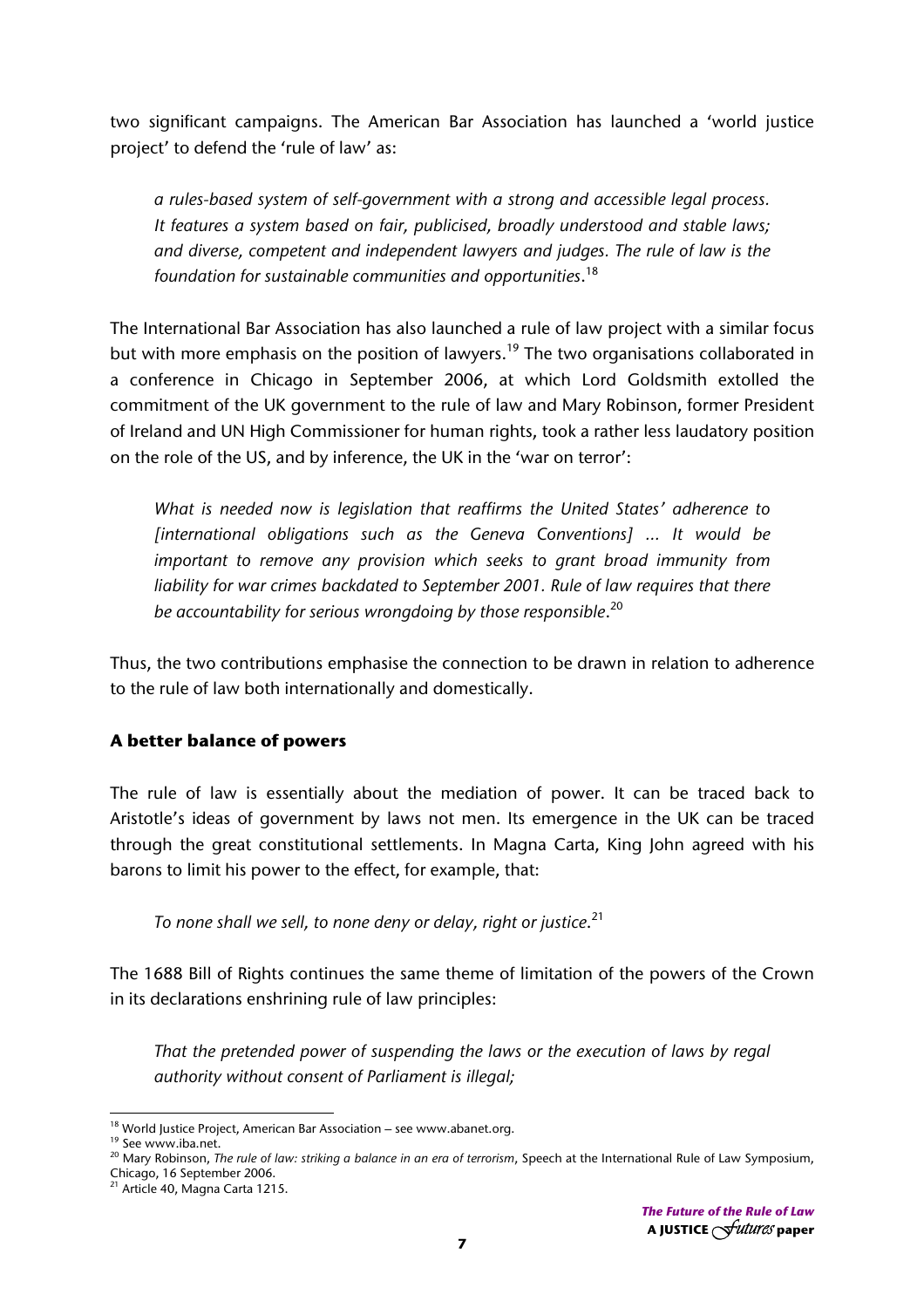*That the pretended power of dispensing with laws or the execution of laws by regal authority, as it hath been assumed and exercised of late, is illegal* …22

More than 300 years later, we may need to rework the constitutional settlement so that we strengthen the powers of Parliament against not the king but the executive.

In many ways, the lack of a written constitution and the doctrine of Parliamentary sovereignty have served the UK well. The flexibility of these arrangements has, for example, allowed the judiciary to develop principles of judicial review over the last 30 years that have transformed the accountability of public officials. The strength of our democratic tradition has meant that Parliament has continued its control over social legislation, such as that on abortion, in a way that is very different from the US where this issue has been ceded to the judiciary.

A major requirement of the rule of law is that there must be a degree of separation of powers. In particular, the judiciary must be independent of the executive so that judicial decisions are reached impartially without government intervention. So too, at least beyond a certain point, must the legislature be separate from the executive. Many constitutions are clear about this proposition, for example, that of Massachusetts:

*In the government of this commonwealth, the legislative department shall never exercise the executive and judicial powers or either of them: the executive shall never exercise the legislative and judicial powers, or either of them: the judicial shall never exercise the legislative and executive powers, or either of them: to the end it may be a government of laws and not of men*. 23

The existence first of an all-powerful Crown and then the emergence of a Parliamentary democracy has meant at best partial adherence to such principles. Only with the Constitutional Reform Act 2005 (CRA) did the office of Lord Chancellor lose its unique combination of executive, legislative and judicial powers. This was also the first statute expressly to bind government ministers to the rule of law.<sup>24</sup> Under our Parliamentary system only rarely does a government lack direct control over the majority of the House of Commons and lesser, but still considerable, control over the majority of the House of Lords. As a consequence, Parliament can be very weak in applying appropriate scrutiny to government legislation – even in circumstances like the present where there are occasional rebellions against the government by MPs from its own party.

<sup>&</sup>lt;sup>22</sup> Bill of Rights Act 1689.<br><sup>23</sup> Art XXX Part the First, Massachusetts Constitution 1780.

<sup>24</sup> S1 CRA 2005.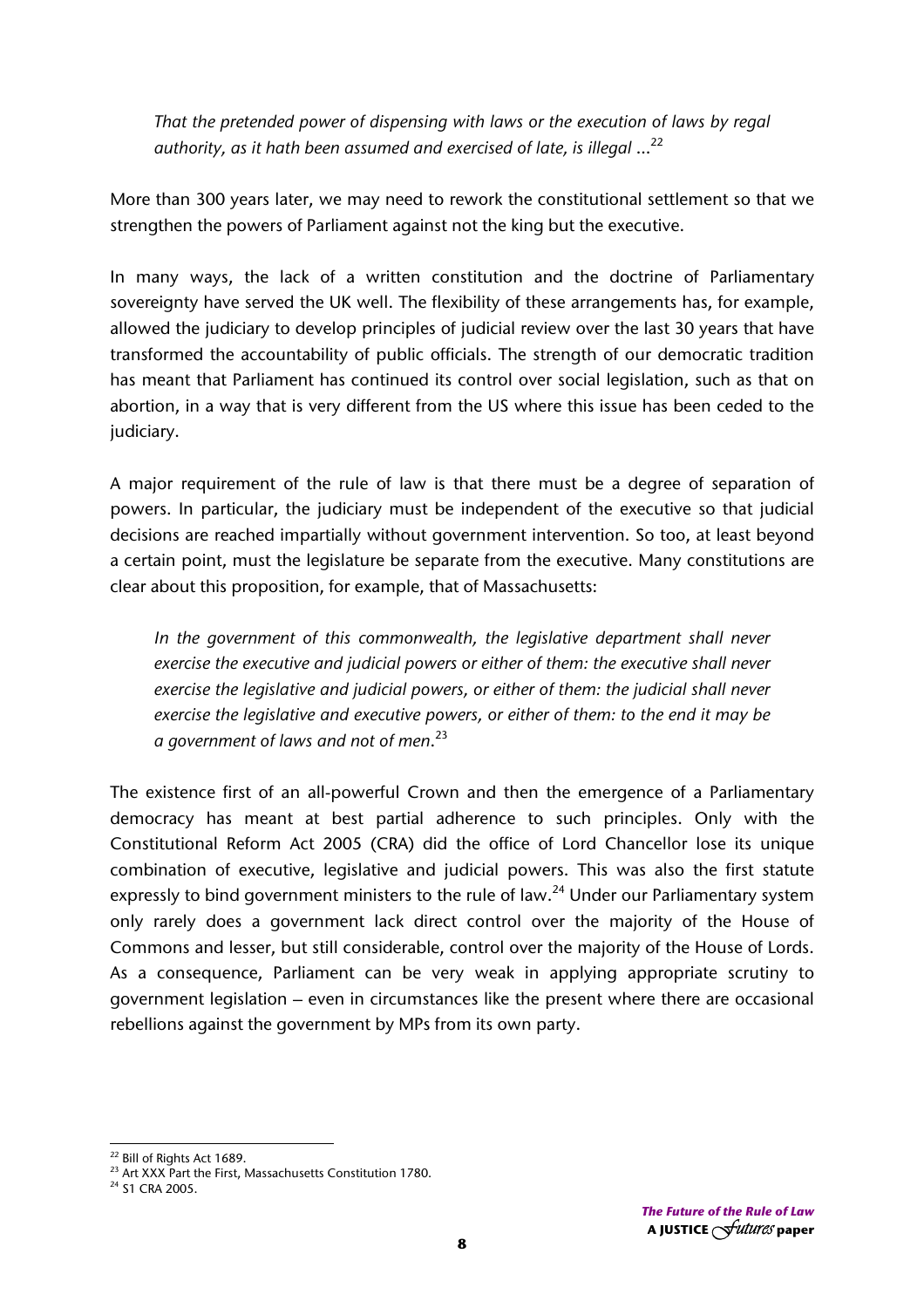### **Three tricks for the government**

Control of the Parliamentary process leads to the use by government of at least three particular tactics designed to evade Parliamentary scrutiny: expanding the use of secondary legislation that attracts much less scrutiny than primary legislation; overlong legislation that curtails debate (mitigated in some, though as yet by no means all, circumstances by prelegislative scrutiny); the setting of overly tight deadlines to get legislation through Parliament. These are not in themselves breaches of the rule of law and they do not imply the assumption of dictatorial powers. But they are challenges to the powers of the legislature by the executive that can, in this context, be said to raise issues about substantive compliance with the rule of law.

A recent example of an attempted improper use of procedures for making subordinate legislation is best provided by early versions of the Legislative and Regulatory Reform Act 2006. As originally drafted, this contained provisions that would have allowed the government of the day to amend primary legislation by way of statutory instruments, all in the name of removing regulatory burdens and giving greater legislative access to the proposals of the Law Commission. In the event, the government bowed to pressure and considerably scaled down the ambition of the statute. However, it only did so in the face of withering fire from its critics. Six Cambridge law professors wrote to the *Times* to indicate just how wide were the proposals:

*The Bill subjects this drastic power to limits, but these are few and weak. If enacted as it stands, we believe the Bill would make it possible for the Government, by delegated legislation, to do (inter alia) the following: create a new offence of incitement to religious hatred, punishable with two years' imprisonment; curtail or abolish jury trial; permit the Home Secretary to place citizens under house arrest; allow the Prime Minister to sack judges; rewrite the law on nationality and immigration; reform Magna Carta (or what remains of it). It would, in short, create a major shift of power within the state, which in other countries would require an amendment to the constitution; and one in which the winner would be the executive, and the loser Parliament*. 25

After widespread opposition, the government backed down and severely limited the use of secondary legislation to override Acts of Parliament – something that otherwise would have been a violation of fundamental constitutional convention sufficiently great to be said to be a breach of the rule of law.

The second tactic is the promulgation of legislation so great in length or quantity that it simply defeats Parliament's resources for scrutiny. The Criminal Justice Act 2003 provides a

 <sup>25</sup> *Times,* 15 February 2006.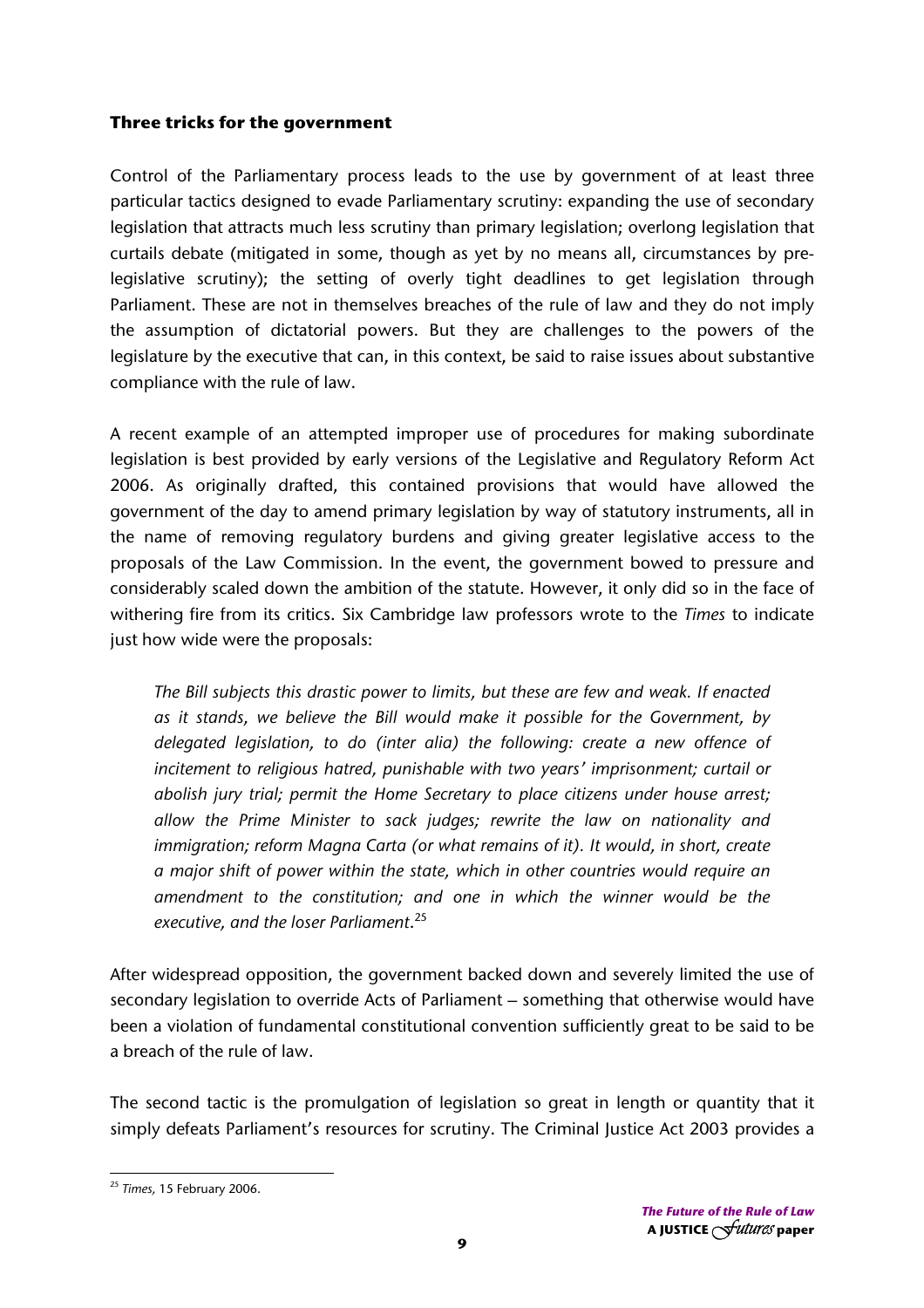good example. Much of its content is controversial. But its length is monstrous. It has 338 sections and 38 schedules. This was an Act heralded as 'rebalancing the criminal justice system', which amended basic civil rights such as that of jury trial and the rule against double jeopardy, and widened the circumstances in which bad character evidence could be admitted in a trial. As a bill, it was just too large properly to be scrutinised by Parliament. In addition, there has just been so much legislation, particularly relating to crime and criminal justice, that it risks overwhelming both Parliamentarians and practitioners. There are various estimates of the precise number of new offences created since May 1997: that of 3,023 from May 1997 to August 2006 received some publicity.<sup>26</sup> In any event, the welter of criminal legislation since 1997 has been of such a magnitude as to threaten to prevent adequate scrutiny. Lord Bingham pointed out:

*The legislative hyperactivity which appears to have become a permanent feature of our governance – in 2004, some 3,500 pages of primary legislation; in 2003, nearly 9,000 pages of statutory instruments – the sheer volume of current legislation raises serious problems of accessibility, despite the internet*. 27

The third way of inappropriately cowing Parliament is through unnecessary haste. Alarmingly, examples are provided by two recent pieces of major anti-terrorism legislation. These relate to the need to deal with fundamental threats to the realm. The measures involved significant infringement of major civil liberties, requiring careful consideration of the extent to which these were justifiable. Yet, the Prevention of Terrorism Act 2005 (PTA) was rushed through all its Parliamentary stages in 18 days, with the Prime Minister taunting the opposition with being weak on terrorism and Lords sleeping in the corridors overnight. The bill was delayed for several months after the government lost a challenge before the Law Lords and the legislation had to be passed just before the forthcoming 2005 election. The Anti-Terrorism, Crime and Security Act 2001 (ATCSA) was pushed through in a month.

It is not surprising that it was left to the courts, rather than the Parliamentary process, to expose the weaknesses of both Acts. This pattern of rushed legislation repeated what happened in the US. In relation to the ATCSA, the government may have been unduly influenced by the US example and wanted to emulate it. The USA Patriot Act was introduced to Congress on 2 October 2001 and signed into law by President Bush on 26 October, despite the closure of the Senate office in the meantime in response to letters containing anthrax.<sup>28</sup>

Of all policies, anti-terrorism should surely be, so far as is possible, a non-party political issue with adequate time for Parliamentarians to discuss the delicate balances that have to be made. This politicised haste is profoundly immature and contributes to an unnecessarily

<sup>&</sup>lt;sup>26</sup> By Nick Clegg MP and repeated, eg, by *Daily Mail*, 16 August 2006.<br><sup>27</sup> *The rule of law*, see n10 above.<br><sup>28</sup> see www.cooperativeresearch.org/context.jsp?item=a1001anthraxattacks.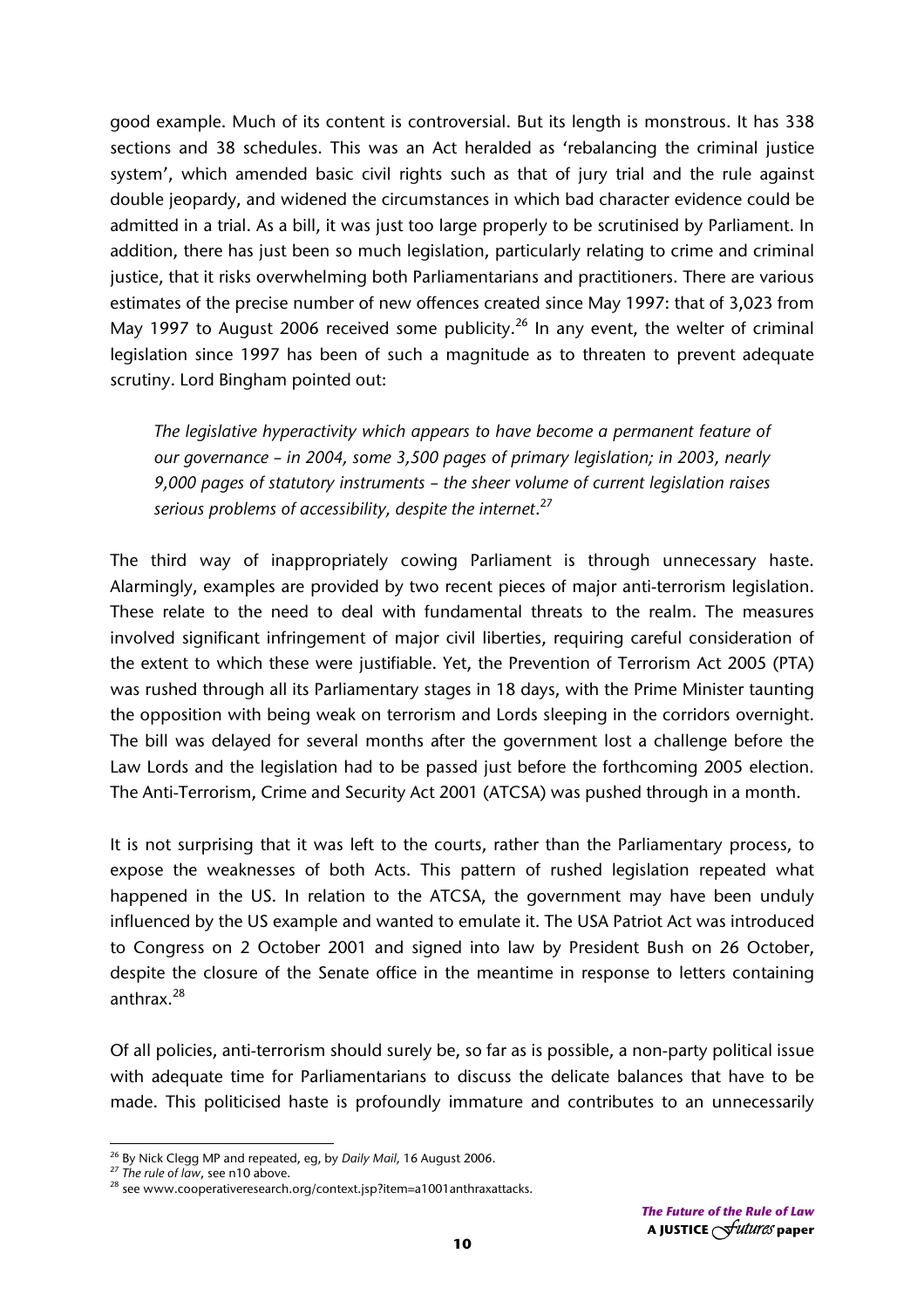febrile atmosphere around issues of civil liberties. It is all the more galling because, to its credit, the government has sometimes been willing to expand on the practice of prelegislative scrutiny and there are occasions when it can be shown to be really effective. The Civil Contingencies Act 2004 and the Extradition Act 2003 provide good examples of potentially contentious bills engaging civil liberties that were ultimately improved by consultation during the pre-legislative phase.

Abuse of process arises in other ways. There are threats to the independence of the judiciary. The then Home Secretary Charles Clarke expressed his dismay that he could not explain government policy to the judges. Lord Phillips (now Lord Chief Justice) reviewed this in a recent speech where he explained in relation to control orders that Mr Clarke:

*has complained that it is quite wrong that judges are not prepared to discuss with him at the outset what precautions are lawful. He is particularly bitter that the Senior Law Lord, Lord Bingham, declined an invitation to meet him to discuss the situation*. 29

Mr Clarke made it clear that he was not after a meeting for meeting's sake:

For legislation to be overturned by the House of Lords years later [Mr Clarke] *described as 'a ludicrous way of proceeding which dangerously undermines confidence in every aspect of the police and criminal justice system when the public first and foremost seeks protection against terrorist threats'. He went on to comment: 'I do not accept that the practical meaning of "upholding the rule of*  law" and its impact on the security of our society can be resolved only by the most *senior judiciary, the Law Lords*.'30

A more systematic attempt to limit judicial oversight of executive action came in the form of the Asylum and Immigration (Treatment of Claimants) Act 2004. As a bill, this threatened to precipitate an unprecedented revolt by the judiciary over its exclusion from judicial review of determinations made in relation to asylum. The government persisted in its ouster clause in the face of the recommendations of the House of Commons Constitutional Affairs Committee:

*As a matter of constitutional principle, some form of higher judicial oversight of lower tribunals and executive decisions should be retained. This is particularly true when life and liberty are at stake*. 31

Lord Woolf, then Lord Chief Justice, reported on the judiciary's battles with government:

 <sup>29</sup> Lord Phillips of Worth Matravers, speech to Cardiff Business Club, 26 February 2007,

www.judiciary.gov.uk/docs/speeches/lcj260207.pdf.<br><sup>30</sup> Ibid.

 $31$  Report published on 26 February 2004, as quoted by Lord Woolf below.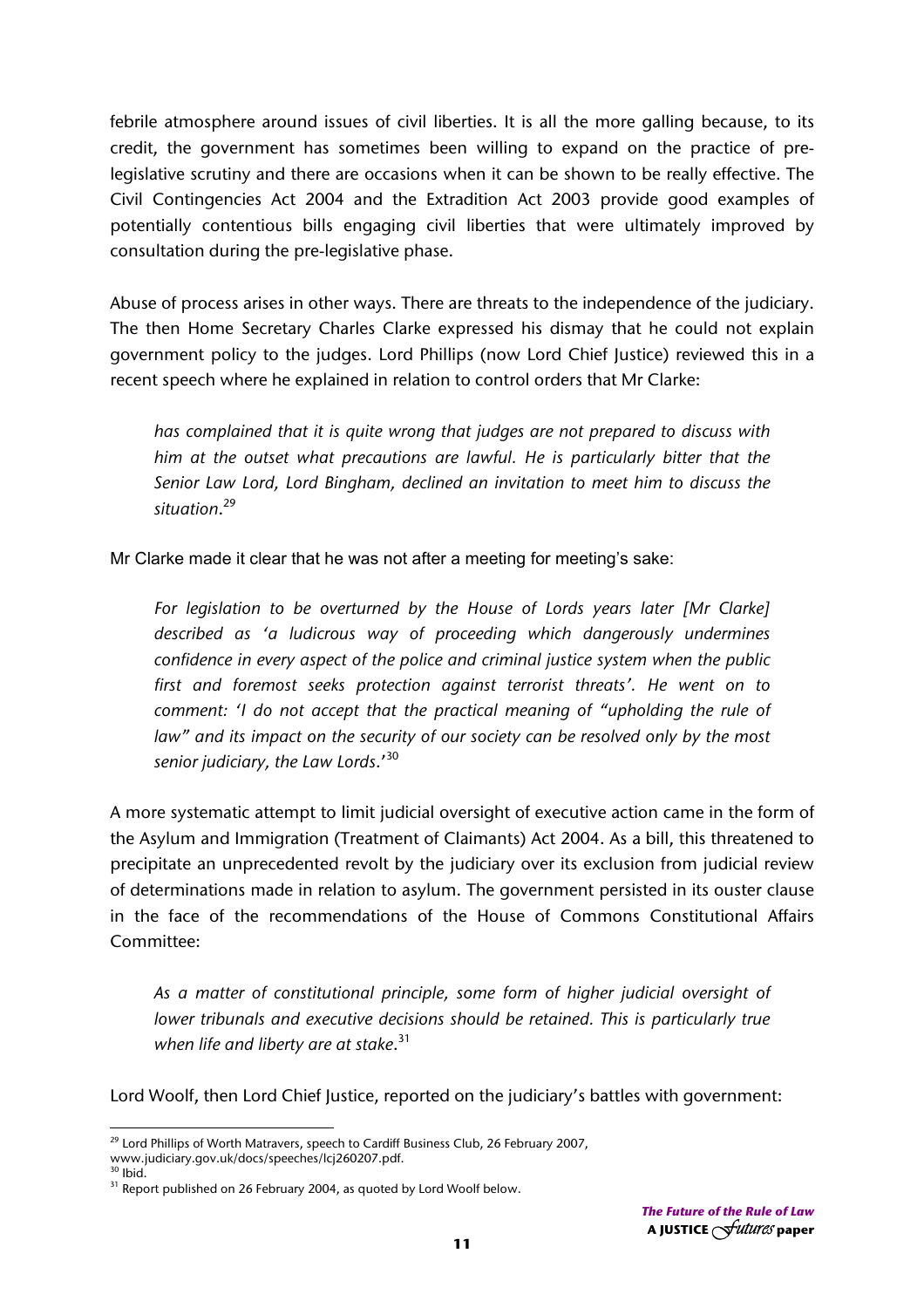*Our advice was that [an ouster clause of the kind proposed] was fundamentally in conflict with the rule of law and should not be contemplated by any government if it had any respect for the rule of law … The implementation of the clause would be a blot on the reputation of the government and undermine its attempts to be a champion of the rule of law overseas*. 32

The government, somewhat belatedly, and only after major dispute with the House of Lords, withdrew its ouster clause and pulled the plug on what appeared to be little short of a forthcoming constitutional crisis. Certainly, former judges like Lord Donaldson were spoiling for serving colleagues to fight as he told the House of Lords that if the clause was enacted the judges:

… *would have to say: 'We are an independent estate of the realm and it's not open to the legislature to put us out of business. And so we will simply ignore your ouster clause*.'<sup>33</sup>

For his pains on this issue and in devising the concordat that saved the government's Constitutional Reform Act, Lord Woolf became the target of very personal invective from the then Home Secretary, who apparently called him a 'muddled and confused old codger'.<sup>34</sup>

Finally, and in a rather different challenge to the rule of law, there is a trend for legislation to give over-broad powers to those enforcing it – particularly in the context of assaults on civil liberties. This government has, of course, come under attack for its civil liberties record in general – as Henry Porter argued with characteristic gusto in an exchange of emails with the Prime Minister:

*I would never have imagined that I'd come to view you as a serious threat to British democracy. But regrettably I have. Either by accident or design, your 'modernising' Labour government has steadily attacked our rights and freedoms, eroding the Rule of Law and profoundly altering the relationship between authority and the people*. 35

Mr Blair's reply was not well judged to assuage his critics:

*Go and look at the placards of those camped outside Parliament – they are most certainly not blank and usually contain words not entirely favourable to your correspondent*.

<sup>32</sup> Lord Woolf, *The rule of law and a change to the constitution*, Squire Centenary Lecture, Cambridge University, 3 March 2004, www.dca.gov.uk/judicial/speeches/lcj030304.htm.<br><sup>33</sup> C Dyer, 'Judges reveal anger over curbs on power', *Guardian*, 26 April 2005.<br><sup>34</sup> 'Chief Justice to quit in Blunkett row', *Sunday Times*, 31 October 2004.<br><sup>35</sup> 'Blair'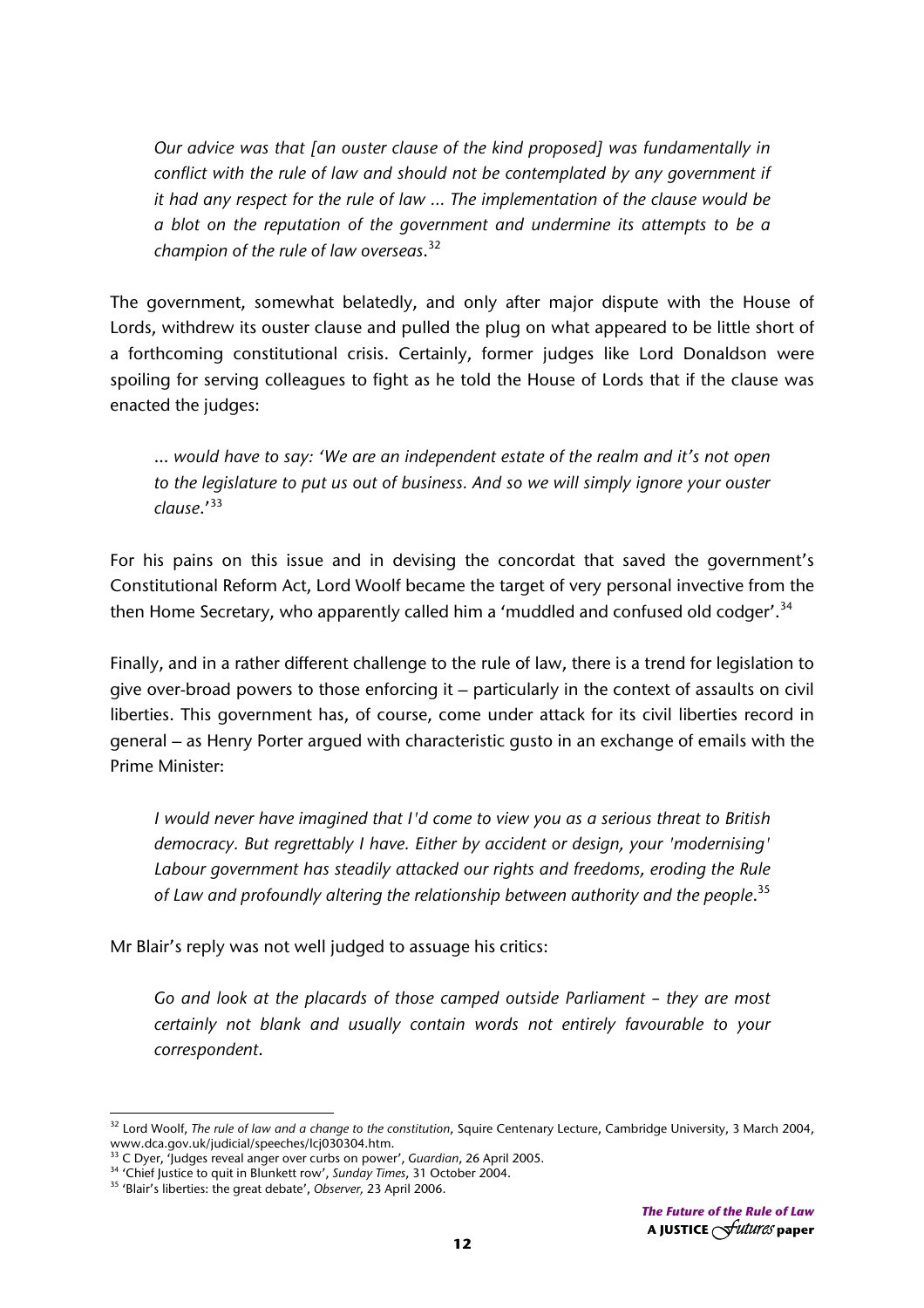As a matter of fact, most of these placards were placed by Brian Haw, who became the target of s132 Serious Organised Crime and Police Act 2005 (SOCPA). Had he not fought his case through the courts, it is doubtful that he, and the placards so celebrated by the Prime Minister, would have remained – if reduced in number. Equally unhelpful in defence of the libertarian credentials of the government is the case of Maya Evans. She was arrested at the Cenotaph, a few hundred metres up Whitehall from Brian Haw's Parliament Square demonstration, under the same provisions: demonstrating without a licence. She was conditionally discharged after a three-hour trial. She was reading out the names of those killed in Iraq in protest against the war. After conviction, she said:

*I think I got the minimum sentence but I still feel aggrieved that I have been found guilty. I do not agree with the [Serious Organised Crime and Police] Act. I just think it's a shame that you can't voice your freedom of speech in this country any more and it is illegal to hold a remembrance ceremony for the dead*. 36

The restrictions on protests within one kilometre of Parliament in SOCPA were so egregious that the green paper announces that 'the Government is aware of the strong views expressed in reaction<sup>37</sup> and will consult on its provisions. The government has been aware of the strong views raised by the provision since the legislation proceeded through Parliament. A JUSTICE briefing argued:

*JUSTICE has grave concerns about the severe restrictions on peaceful protest proposed by these clauses. In light of the weight given to the protection of political speech under Article 10 of the Convention, we are particularly concerned at measures that seek to inhibit public protest on the doorstep of Parliamentary democracy itself. It seems an unpleasant irony that, should these provisions become*  law, freedom of expression will be most at risk in the one place where it should be *most protected.*<sup>38</sup>

After the passage of SOCPA, Parliament became even bolder in opposing vague offences that allow an enormous discretion to the prosecuting authorities. Notably, the Racial and Religious Hatred Act 2006 raised major objections in Parliament, particularly the House of Lords, and has remained unimplemented.

Over-broad offences have been complemented by over-wide discretion in the outlawing of certain types of behaviour. Conventional legal safeguards have been discounted and increasing use made of civil procedures to attack behaviour that can ultimately be sanctioned by imprisonment. A whole suite of orders has been developed with the express intention of seeking to bypass criminal justice safeguards – culminating in control orders,

<sup>&</sup>lt;sup>36</sup> 'Activist convicted under demo law', BBC News website, 7 December 2005.<br><sup>37</sup> The Governance of Britain, n1 above, Para 164.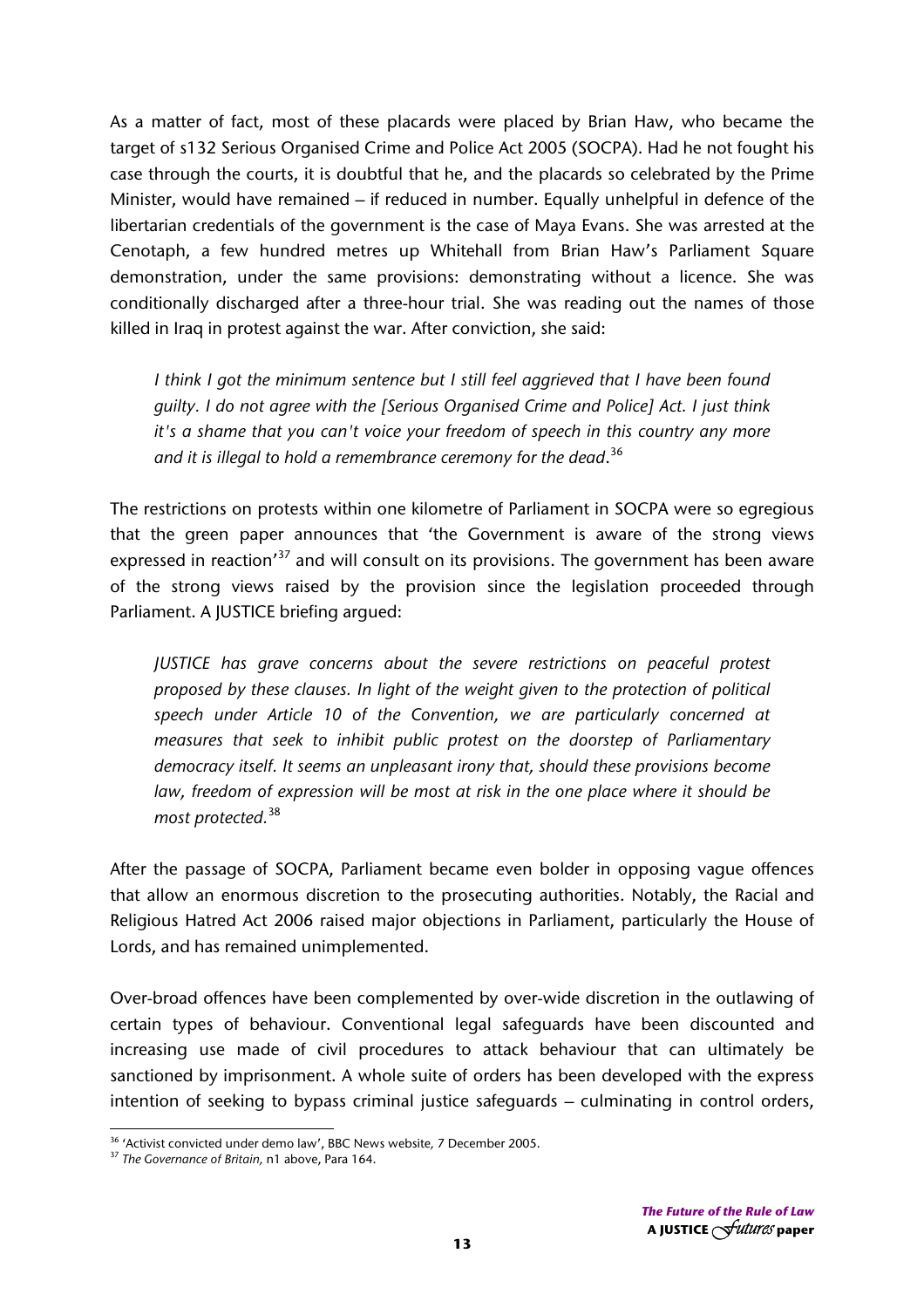the more draconian use of which has had to be checked by the courts.<sup>39</sup> These include antisocial behaviour (ASBOs), control, community treatment and an increasing number of other orders which are civil in form, but have potential implications in terms of criminal sanctions or the deprivation of liberty. Were it not for the intervention of the courts, which required a criminal standard of proof, ASBOs would have been available simply on the balance of probabilities and the threshold for intervention and, ultimately, imprisonment significantly lowered.<sup>40</sup> JUSTICE's position is not one of total hostility to ASBOs, but to argue that they must be proportionate and targeted. The absence of criminal procedural safeguards makes the operation of ASBOs vulnerable to arbitrariness. It appears that this is precisely what is occurring, particularly as the numbers being granted accelerate.<sup>41</sup> The Runnymede Trust is concerned that no data is kept on the ethnic origin of those subject to ASBOs so that we cannot be sure that they are not disproportionately used against ethnic minorities.<sup>42</sup> The Youth Justice Board has recently recommended on the basis of research that further refinement is needed to ensure that ASBOs are used only as part of a tiered approach of escalating intervention and with more care and proportion.<sup>43</sup>

### **Institutions, the intersection of powers and the rule of law**

Even states that profess a separation of powers must find some way of bridging them. This is most obvious in relation to budgets. The judiciary's budget has to be transferred from the executive by some mechanism. Some minister is likely to have charge of the budget in some form or other. But the interface between the executive and the judiciary goes beyond that. Some ministers, particularly those close to the justice system, have responsibilities with judicial aspects where independence from the interests of the executive may be required. The US is worth considering as an example, because the problems that faced its former Attorney General, Alberto Gonzales, not only provide an intersection between the executive and the legal system but also between domestic and international policy on crucial issues that also affect the UK.

Mr Gonzales was the author of one of a series of memoranda relating to the treatment of 'unlawful enemy combatants'<sup>44</sup> and a participant in, and approver of, others. As reported by *Newsweek*:

*In the first months after 9/11, Gonzales helped to craft some of the most momentous and controversial decisions of Bush's presidency. Among them: to create military commissions for the trials of terrorists, to designate U.S. citizens as* 

38 JUSTICE *Serious Organised Crime and Police Bill Parts 3-6 (not including cl.124): Briefing for House of Lords Second Reading*, March 2005, Para 51.<br><sup>39</sup> Re JJ [2006] All ER (D) 330 (Jun).

<sup>&</sup>lt;sup>40</sup> R (on the application of McCann) v Manchester Crown Court [2002] UKHL 39.<br><sup>41</sup> For latest figures see House of Commons Written Answers 9 January 2007, col 528W.<br><sup>42</sup> Equal Respect – ASBOs and Race Equality, Runnymede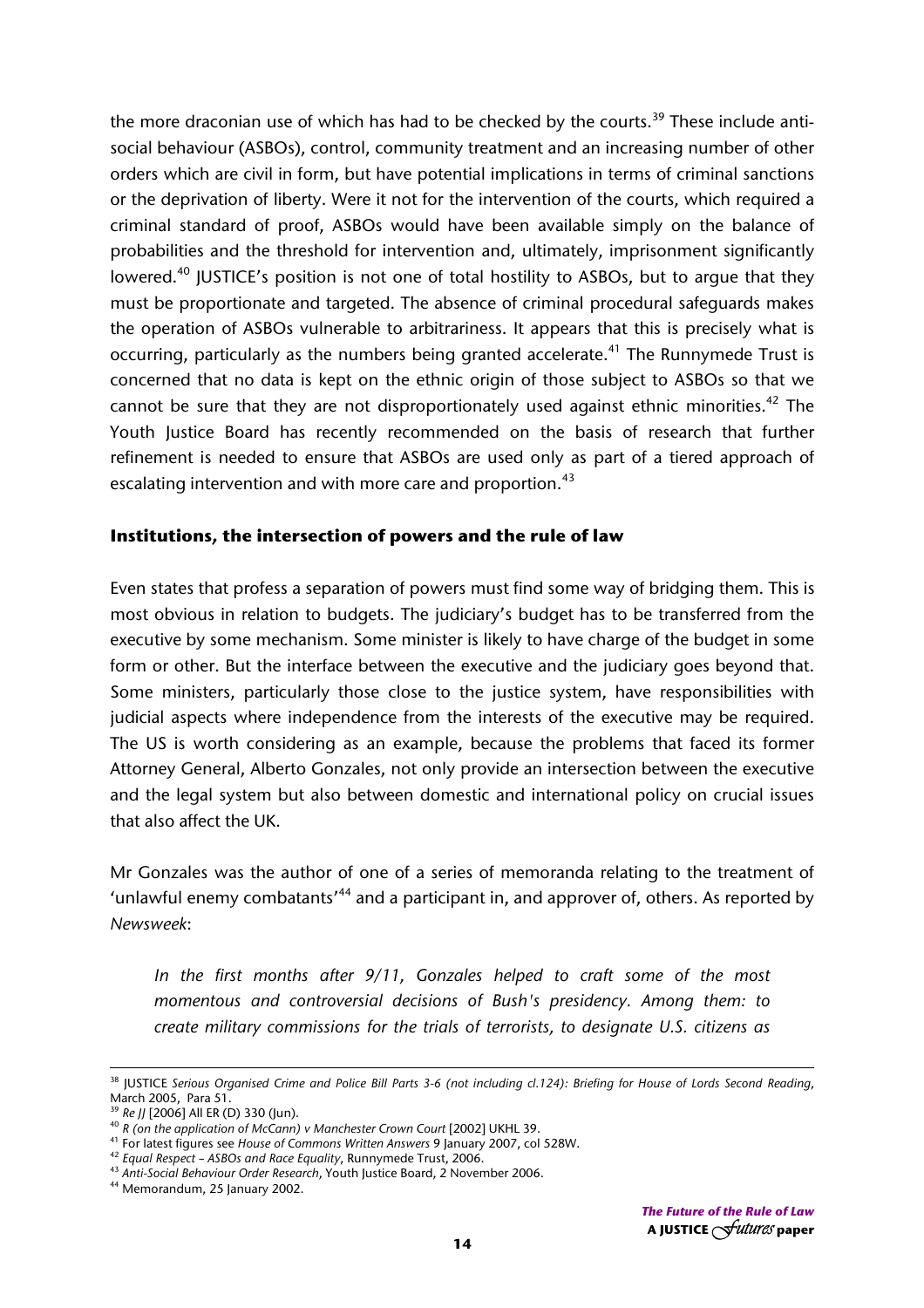*'enemy combatants' and to disregard the Geneva Conventions in the treatment of prisoners at Guantanamo Bay*. 45

Indeed, more recent coverage suggests that Mr Gonzales successfully argued within the US administration, in the face of calls for its closure, that Guantanamo Bay should remain open.<sup>46</sup> In addition, Mr Gonzales faced accusations that he participated in the sacking of eight federal prosecutors on political grounds.<sup>47</sup> These, Mr Gonzales did not survive. The case against him was ultimately that he allowed his office to breach the tenets of the rule of law because he discarded his legal impartiality in the advice he gave or actions he took in a ministerial role.

Mr Gonzales' position is vastly more dire than that of his counterpart in the UK. Indeed, when he was Attorney General, Lord Goldsmith condemned the creation of Guantanamo Bay, though doubts have now surfaced about his advice on the applicability of human rights to those in the hands of British soldiers.<sup>48</sup> The green paper announced a consultation into the role of the Attorney General. Again, this is not so much a personal problem as a structural one. It recurs at regular intervals, as when Sam Silkin QC was criticised for nonprosecution of Labour councillors, and Sir Nicholas Lyell QC over his role in the 'arms to Iraq' affair.

Lord Goldsmith's position was extensively reviewed in relation to his advice on the Iraq war, but controversy emerged more recently in relation to the termination of a corruption investigation against BAE Systems PLC. For this, the UK has been censured by the OECD for breach of an international convention to which it is a signatory. Lord Goldsmith insisted that the decision to drop the prosecution on grounds of the national interest was taken by the director of the Serious Fraud Office (SFO), not himself but:

*admitted that Sir John Scarlett, the head of MI6, had never possessed intelligence that Saudi Arabia planned to cut security links with Britain. This admission appears to undermine government claims that Britain's national security was at stake unless the SFO inquiry was called off. Lord Goldsmith conceded to the Liberal Democrats that Sir John 'did not say that the Saudis would be bound to withdraw cooperation'. He said he had personally approached Sir John to convey Mr Blair's view that the police inquiry should be dropped*. 49

Thus, the case against Lord Goldsmith was somewhat different from – and considerably lesser than – that against Alberto Gonzales. However, the point remains that the UK signed

<sup>&</sup>lt;sup>45</sup> Newsweek, 27 December 2006.

<sup>&</sup>lt;sup>46</sup> 'New to job, Gates argues for closing Guantanamo', *New York Times*, 22 March 2007.<br><sup>47</sup> 'Justice department would have kept loyal "Bushies"', *Washington Post*, 16 March 2007.<br><sup>48</sup> Eg 'Human rights in Iraq: a case t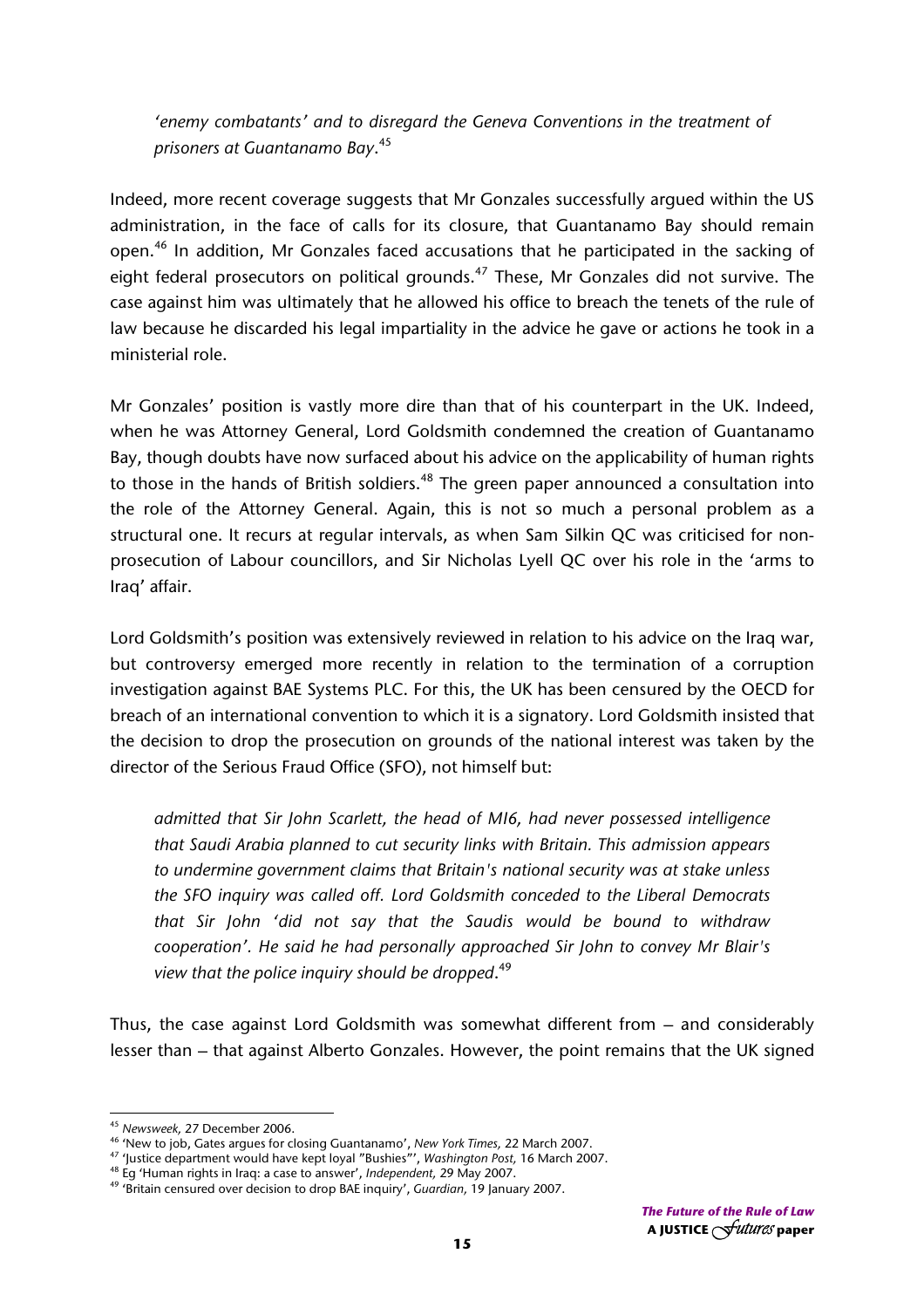an international treaty about corruption and then pretty clearly breached its terms when faced with an inconvenient inquiry. The treaty's relevant provisions are:

*Investigation and prosecution of the bribery of a foreign public official shall be subject to the applicable rules and principles of each Party. They shall not be influenced by considerations of national economic interest, the potential effect upon relations with another State or the identity of the natural or legal persons involved*. 50

The relevant OECD working group was not impressed by the performance of the UK government in relation to the BAE investigation:

*The Working Group welcomed the additional explanations from the UK authorities and the openness of the UK delegation. Nonetheless, it maintains its serious concerns as to whether the decision was consistent with the OECD Anti-Bribery Convention*. 51

Lord Goldsmith himself stated the problem with precision:

*it has been necessary to balance the need to maintain the rule of law against the wider public interest*. 52

In an interestingly circular motion, the action that may have been taken by Lord Goldsmith has become controversial in the US, where BAE faces the possibility of investigation by both a Congressional committee and the US Justice Department.<sup>53</sup> The fundamental issue may be less the formal role of the Attorney General and more the management of the conflicting pressures on the executive. There will always have to be ways in which ministers make judgments that balance political and legal considerations. What is important is that they receive legal advice on their obligations which is transparent and honest, in the sense of upholding the spirit of the rule of law, both international and domestic.

The now-restyled Ministry of Justice (MoJ) provides the main institutional link between the judiciary and the government in relation to England and Wales for all courts up to the Court of Appeal, and the UK for the House of Lords. Its creation, like that of its predecessor, the Department for Constitutional Affairs, was blighted by poor liaison with the judiciary. One legacy of the bungled launch of the former ministry and the demise of the post of Lord Chancellor is that the Constitutional Reform Act 2005, heavily scrutinised by the House of Lords in its passage, still covers the responsibilities of the Secretary of State for Justice. This is

 <sup>50</sup> Article 5 OECD Convention on Combating Bribery of Foreign Public Officials in International Business Transactions 1997.<br><sup>51</sup> 'OECD to conduct a further examination of UK efforts against bribery', OECD website, 4 Marc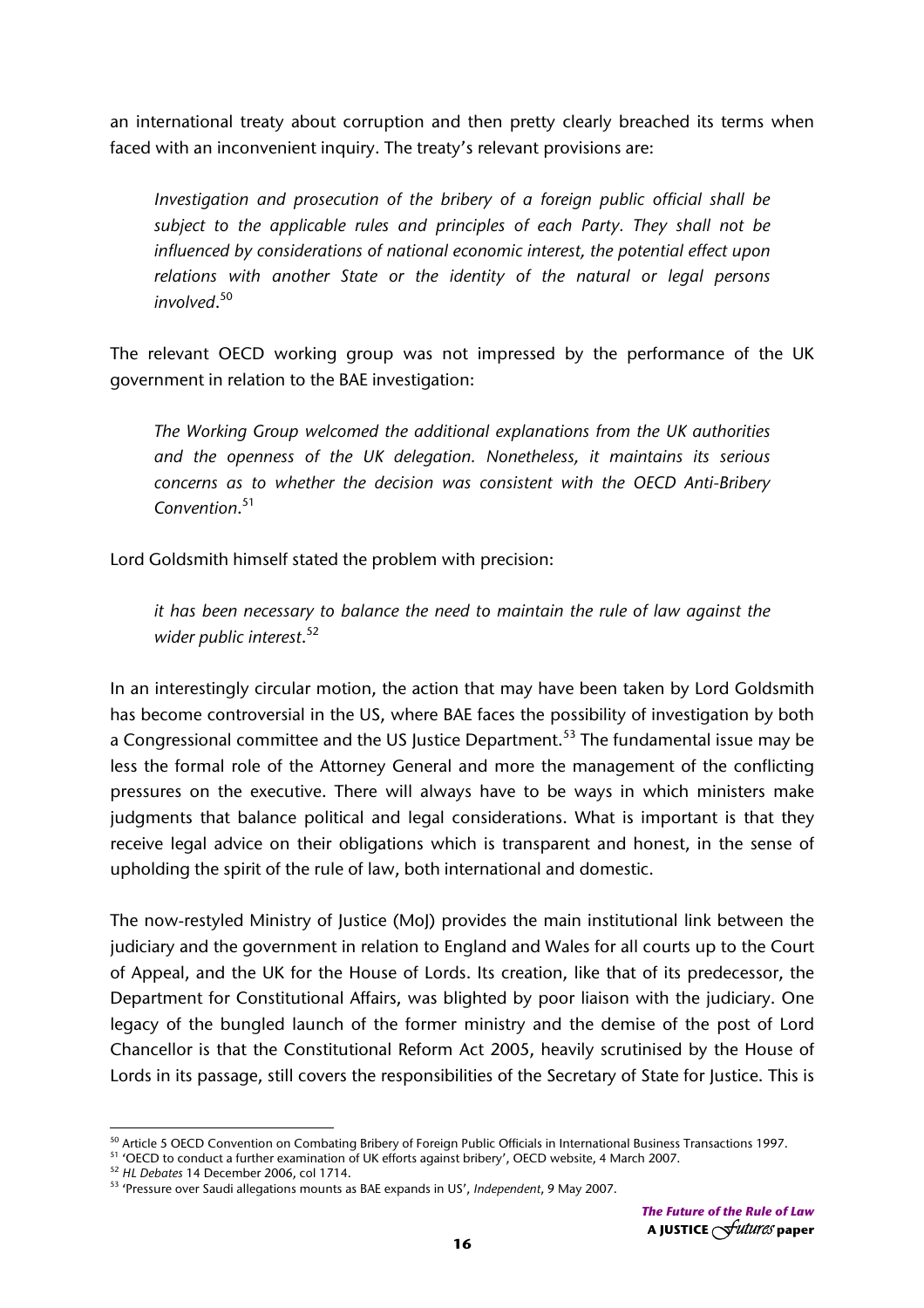supplemented by a concordat negotiated between Lord Woolf, then Lord Chief Justice, and Lord Falconer, then Lord Chancellor.<sup>54</sup>

The Constitutional Reform Act contains the first reference to the rule of law in any UK statute in its somewhat delphic statement that:

*This Act does not adversely affect – the existing constitutional principle of the rule of law; the Lord Chancellor's existing constitutional role in relation to that principle.* 

Accordingly, section 17 repeats the term in an amended oath of office in which the new minister swears to:

*Respect the rule of law, defend the independence of the judiciary, and discharge my duty to ensure the provision of resources for the efficient and effective support of the courts.* 

The constitutional issue is whether the duty to uphold the rule of law and the independence of the judiciary on the one hand, and the taking of lead responsibility for criminal justice on the other, present an unacceptable conflict for the new Secretary of State. Criticism of the move has centred on the practical consequences of the transfer of responsibility for prisons and offender management. Lord Woolf reported in the context of his earlier battles over the demise of the Lord Chancellor's Department that 'there is a lack of appreciation of the significance of the judiciary in the corridors of government'. He has also recounted his successful resistance, on the part of the judiciary, to the proposed transfer of the Court Service to the Home Office:

*it was not appreciated within government that it was inappropriate for the department that most frequently had to defend judicial review in the courts and that had lead responsibility for criminal justice policy to be in charge of what should be seen as an impartial Court Service.*<sup>55</sup>

Lord Woolf was pointing to the fact that the majority of judicial review applications are taken against the Home Secretary. This has, however, been largely because of the dominance of applications relating to immigration and asylum (3,149 out of a total of 5,381 applications in 2005).<sup>56</sup> His concern was presumably that a minister responsible for the administration of the court would face conflict if also a party to actions within it.

 <sup>54</sup> Constitutional Reform, The Lord Chancellor's judiciary-related functions: Proposals, [also know as the Concordat], January 2004, available at http://www.dca.gov.uk/consult/lcoffice/judiciary.htm#part2.<br><sup>55</sup> Lord Woolf, n29 above.<br><sup>56</sup> *Judicial Statistics 2005 (revised)* Cm 6903, The Stationery Office.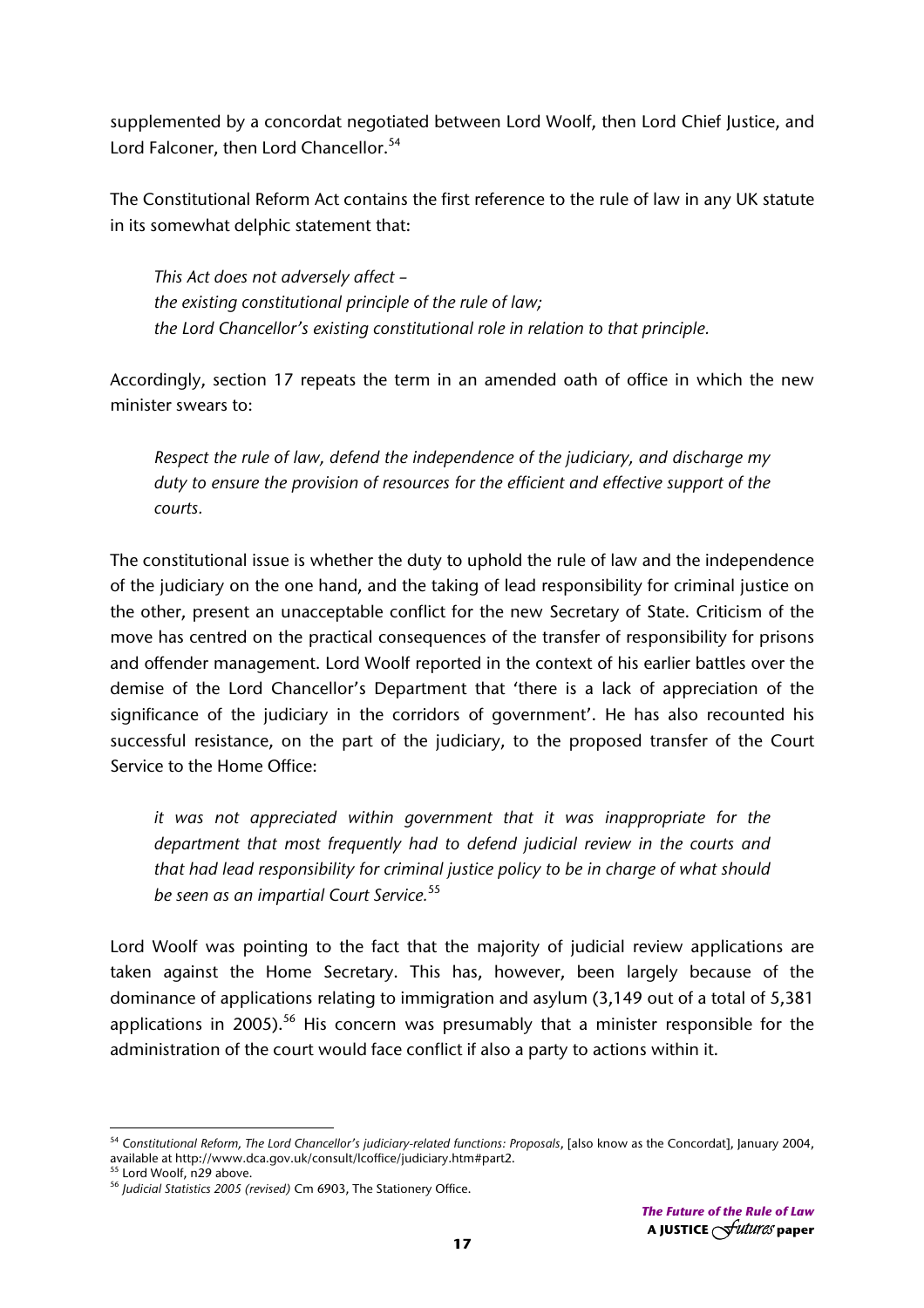The present arrangements do not encounter quite the same objection because asylum and immigration has been retained within another department, the residual Home Office. However, the new Secretary of State would face the same potential conflicts in relation to criminal matters, both within the criminal courts and in civil cases. Two hundred and fiftyone applications for permission for judicial review related to criminal matters. Nevertheless, these are probably manageable, primarily because the independence of the judiciary will not be affected by which ministry is also responsible for court and judicial administration. However, the likely practical consequence of these further responsibilities for the MoJ will be that the Secretary of State must be a member of the House of Commons and not necessarily a lawyer of any kind. The CRA imposes statutory requirements on the Secretary of State for Constitutional Affairs, who must 'appear to the Prime Minister to be qualified by experience'<sup>57</sup> for which qualification as a practising or academic lawyer might be an indication – but so would such 'other experience as the Prime Minister considers relevant'.<sup>58</sup>

In these circumstances, it is unsurprising that there is unease at the potential distance between the judiciary and a minister who should have the rule of law as a primary concern rather than the administration of a difficult and controversial area of criminal justice policy. In addition, there is a very material worry about budgets at a time when prisons are under unprecedented pressure. Lord Phillips, the current Lord Chief Justice, has taken what must be the proper position: 'the senior judiciary have no objections in principle to the creation of a Ministry of Justice, subject to the provision of safeguards to protect the administration of justice'.<sup>59</sup> He might have added 'and the rule of law'. These safeguards need consideration because the dangers of the arrangements that have been implemented are clear.

### **Adherence to international obligations**

Domestic legislation raises issues about the effectiveness of democratic scrutiny and the exercise of discretion; in relation to the institutions of government the concern is about the interface of judicial and executive powers; in international affairs concern about the rule of law is more direct. Has its close alliance with the US encouraged the UK into complicity with actions which are substantively in breach of the rule of law?

Any government would have been challenged both by the threat that emerged from nonstate actors in the aftermath of 9/11 and the determination of the US to designate the attacks as a declaration of war rather than a crime against humanity. At home, any UK Home Secretary would have been concerned to maximise the tools to be deployed against prospective terrorists and this would have presented any government with the need to undertake very difficult balancing acts. Abroad, any UK government would want to stay close to the US. To its enormous credit, the Labour government incorporated the

<sup>&</sup>lt;sup>57</sup> S2(1) Constitutional Reform Act 2005.

<sup>&</sup>lt;sup>58</sup> S2(2) Constitutional Reform Act 2005.<br><sup>59</sup> HL Debates 26 April 2007, col 767.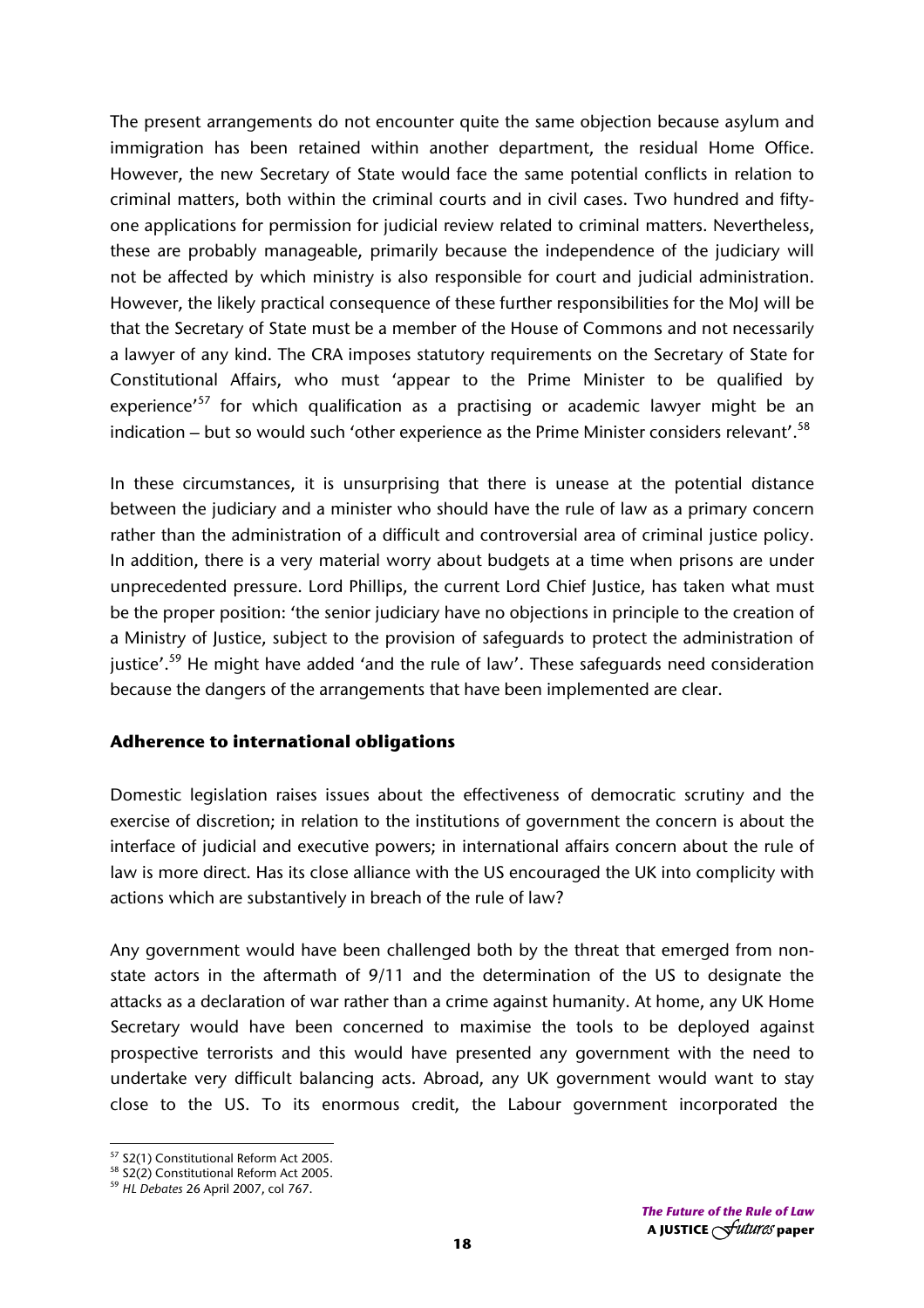substantive rights of the ECHR into the UK legal order by passing the Human Rights Act 1998. The advent of 9/11, coming so close to the Human Rights Act, provided a much earlier test for its sinews than anyone could have anticipated.

The UK judiciary has emerged from the consequent trials with considerable credit. The judgment of the House of Lords against the use of evidence obtained by torture in any court or tribunal is a landmark decision and seen as such around the world.<sup>60</sup> The Secretary General of the Council of Europe stated:

*This is a clear message that our governments must not be allowed to condone or encourage torture or subcontract torture to anyone else in the world*. 61

The *International Herald Tribune* was clear as to the global importance of the case:

*Thrusting itself into the middle of a stormy international debate, Britain's highest court declared Thursday that evidence obtained through torture – no matter who had done the torturing – was not admissible in British courts*. 62

And a US website put the point somewhat more insouciantly, referring to the implicit message to the US Secretary of State:

Law Lords to Condi - Up Yours<sup>63</sup>

The Bush administration has posed a particular challenge to the rule of law with its policies and practices in its 'war on terror'. The US administration has exempted 'unlawful enemy combatants' from the provisions of the Geneva Convention;<sup>64</sup> established prison facilities at Guantanamo Bay and other detention camps outside the US; established a process of 'extraordinary rendition', dismissed as 'kidnapping' by Lord Steyn;<sup>65</sup> and acted on advice that 'certain acts may be cruel, inhuman and degrading' but still lawful for US officials because US legislation bans only the use of torture, thus permitting such treatment as 'water boarding'.<sup>66</sup> Perhaps unfairly, the UK government has been seen as complicit in this behaviour although its own policy is manifestly different and, for example, the former Attorney General Lord Goldsmith roundly condemned the existence of Guantanamo Bay.<sup>67</sup>

<sup>&</sup>lt;sup>60</sup> A v Secretary of State for the Home Department [2005] UKHL 71.<br>
<sup>61</sup> Statement, 9 December 2005, Terry Davies, Council of Europe Secretary-General.<br>
<sup>62</sup> International Herald Tribune, 8 December 2005.<br>
<sup>63</sup> The left

ss2340-2340A', August 2002.

<sup>67</sup> Eg, Lord Goldsmith called it 'a symbol of injustice', *Times*, 10 May 2006, though Mr Blair went no further than saying it was 'an anomaly' [see 'Blair: Guantanamo Bay is an anomaly', *Guardian*, 17 February 2006].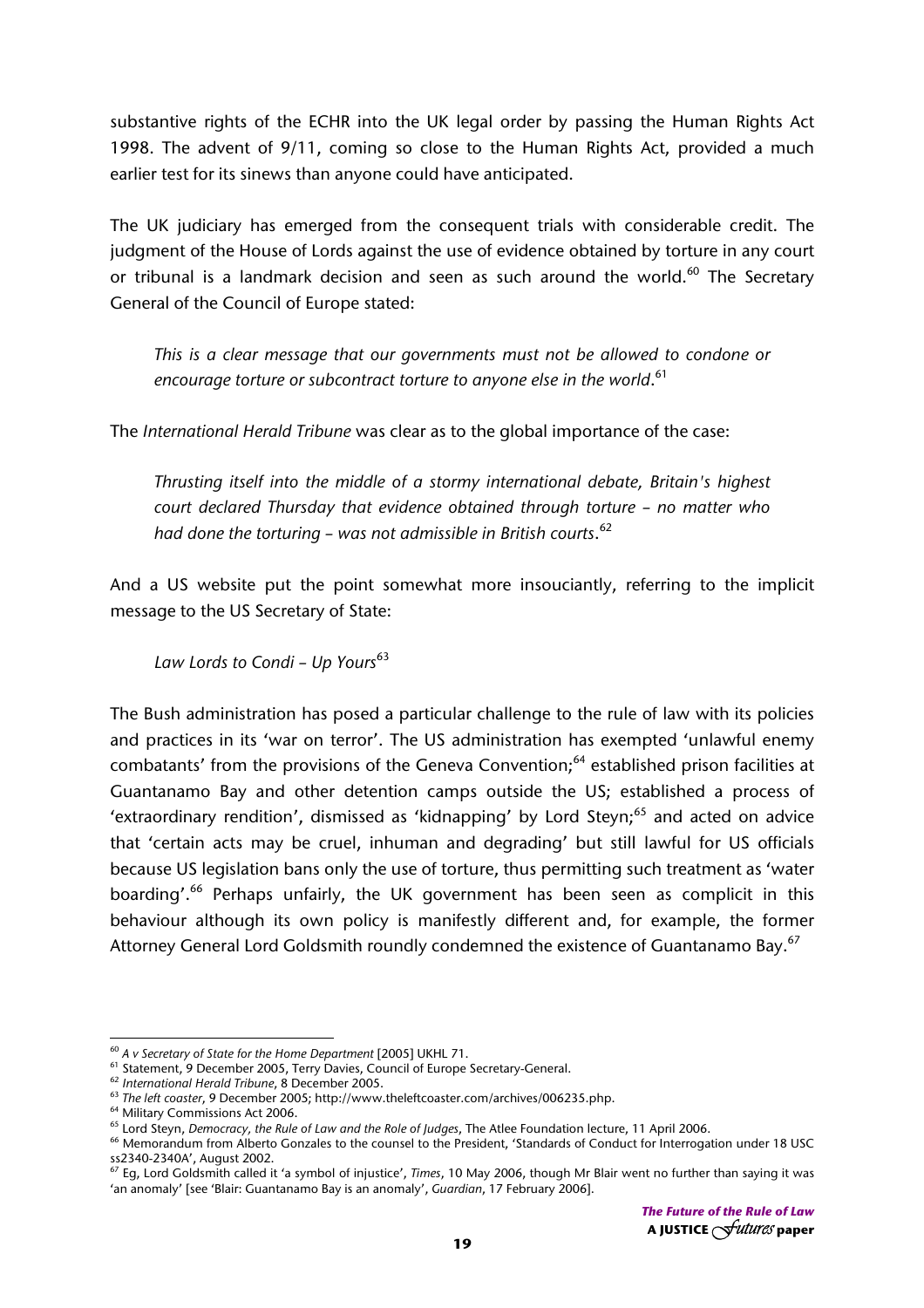The UK is unavoidably tarnished by the maverick approach to the rule of law of the US because of the decision publicly to restrict criticism of its closest ally and joint participation in the invasion of Iraq. We should also note that the Council of Europe accepts that there is credible evidence that the UK, though denying it, has been complicit in the extraordinary rendition of individuals for the purpose of torture.<sup>68</sup> Indeed, it seems inherently improbable that the UK government was unaware of the use by the CIA of UK airfields and airspace for its rendition programme, for all that the former Foreign Secretary could find nothing in the official records.<sup>69</sup>

There is, thus, something of a contradiction in relation to the UK's response to torture and ill-treatment, manifest breaches of international obligations and human rights. The judiciary, through the House of Lords, has taken a strong stand. The position of the UK government has appeared stronger in principle than practice. It is true that the government has incurred opprobrium from the military for its willingness to court-martial soldiers where a breach of human rights has allegedly taken place. However powerful the ties of being well-established allies, the UK needed publicly to oppose some of the current policies of the US and has suffered from not doing so. Lord Steyn has argued:

*While our government condones Guantanamo Bay the world is perplexed about our approach to the rule of law. But I hope the world also knows that if the matter was within the jurisdiction of the British courts our judges would unanimously condemn Guantanamo Bay. You may ask: how will it help in regard to the continuing outrage at Guantanamo Bay for our government now to condemn it? The answer is that it would at last be a powerful signal to the world that Britain supports the international rule of law*. 70

At the base of concern about the UK's respect for the international rule of law and international obligations lie the well-explored arguments over the legality of the Iraq War. The legality of the war was the subject of superb early analysis by former JUSTICE chair, Lord Alexander of Weedon QC, to be republished as part of our 50th anniversary programme.<sup>71</sup> For this purpose, his argument is adopted in its entirety. As he remarked in giving the lecture, the government's position amounted to 'scraping the bottom of the legal barrel'.<sup>72</sup>

<sup>68</sup> Council of Europe, Committee on Legal Affairs and Human Rights, *Alleged Secret Detentions in Council of Europe member states*, 22 January 2006.<br><sup>69</sup> 'Straw denies 'torture' cover-up', BBC News website, 20 January 2006 .<br><sup>70</sup> Democracy, the Rule of Law and the Role of Judges , n65 above.

<sup>&</sup>lt;sup>71</sup> Lord Alexander of Weedon QC 'Iraq: the pax Americana and the law', JUSTICE Journal 2004 Vol 1 No 1, pp8-35.<br><sup>72</sup> 'Goldsmith scraped legal barrel over Iraq war', Guardian, 13 October 2003.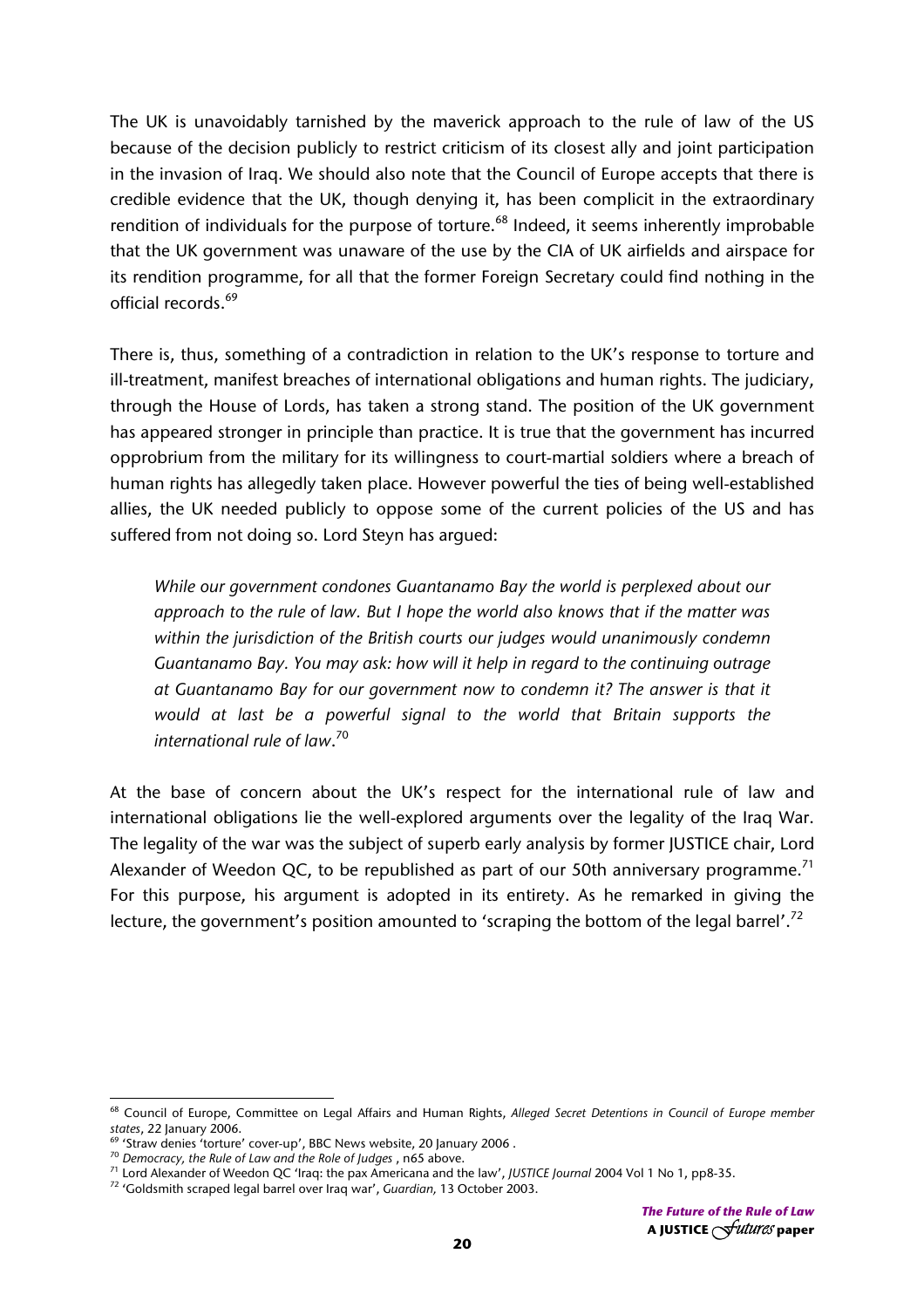### **What is to be done?**

Professor Dicey provides what could be a very contemporary summary of contemporary threats to the rule of law. Writing in 1927 in the eighth edition of his mighty tome on the constitution, first published in 1885, he remarked:

*The ancient veneration for the rule of law has in England suffered during the last thirty years a marked decline. The truth of this assertion is proved by actual legislation, by the existence among some classes of a certain distrust both of the law and of the judges and by a marked tendency towards the use of lawless methods for the attainment of social and political ends*. 73

Things have not got much better. Indeed, the casualness of government to the rule of law is much worse – both internationally and domestically. And the UK has a particular difficulty when its closest ally, the US, is perfectly happy to ignore international obligations that the UK itself would uphold.

The legality of the Iraq war has been exhaustively explored but the lesson has to be learned that this was an ill-advised venture and must never happen again. The safest way is for the UK actually to ensure that foreign military interventions always have support from the Security Council – unless in immediate self-defence. It would do no harm publicly to assert that, whatever accounts may be given in relation to the past, the UK will henceforth act in accordance with the UN Charter and ensure real support for any military action undertaken in alleged accordance with UN resolutions. It might be argued, as Lord Alexander did in his lecture and Tony Blair in a speech in 1999, $<sup>74</sup>$  that there should be more discussion and wider</sup> agreement of the terms on which a humanitarian intervention may be undertaken by force. If so, this should be a collective debate within the UN, not one in which the UK or the US take unilateral positions. These are issues which need to be included within the constitutional debate that Gordon Brown has precipitated.

It might be possible to go further in the enforcement of international treaties. The draft constitution for the UK, published by the Institute for Public Policy Research (IPPR) in 1991, dealt with international relations by requiring the government to lay any treaty before Parliament for consent before it became binding.**<sup>75</sup>** This was built upon the model of a draft Israeli constitution.**<sup>76</sup>** The IPPR also added a clause to the effect that:

 $^{73}$  A V Dicey, n15 above, pxxxviii.<br> $^{74}$  Speech to the Chicago Economic Club, 22 April 1999.

<sup>&</sup>lt;sup>75</sup> The Constitution of the United Kingdom, IPPR, 1991, para 51, p45.<br><sup>76</sup> Ibid. p36.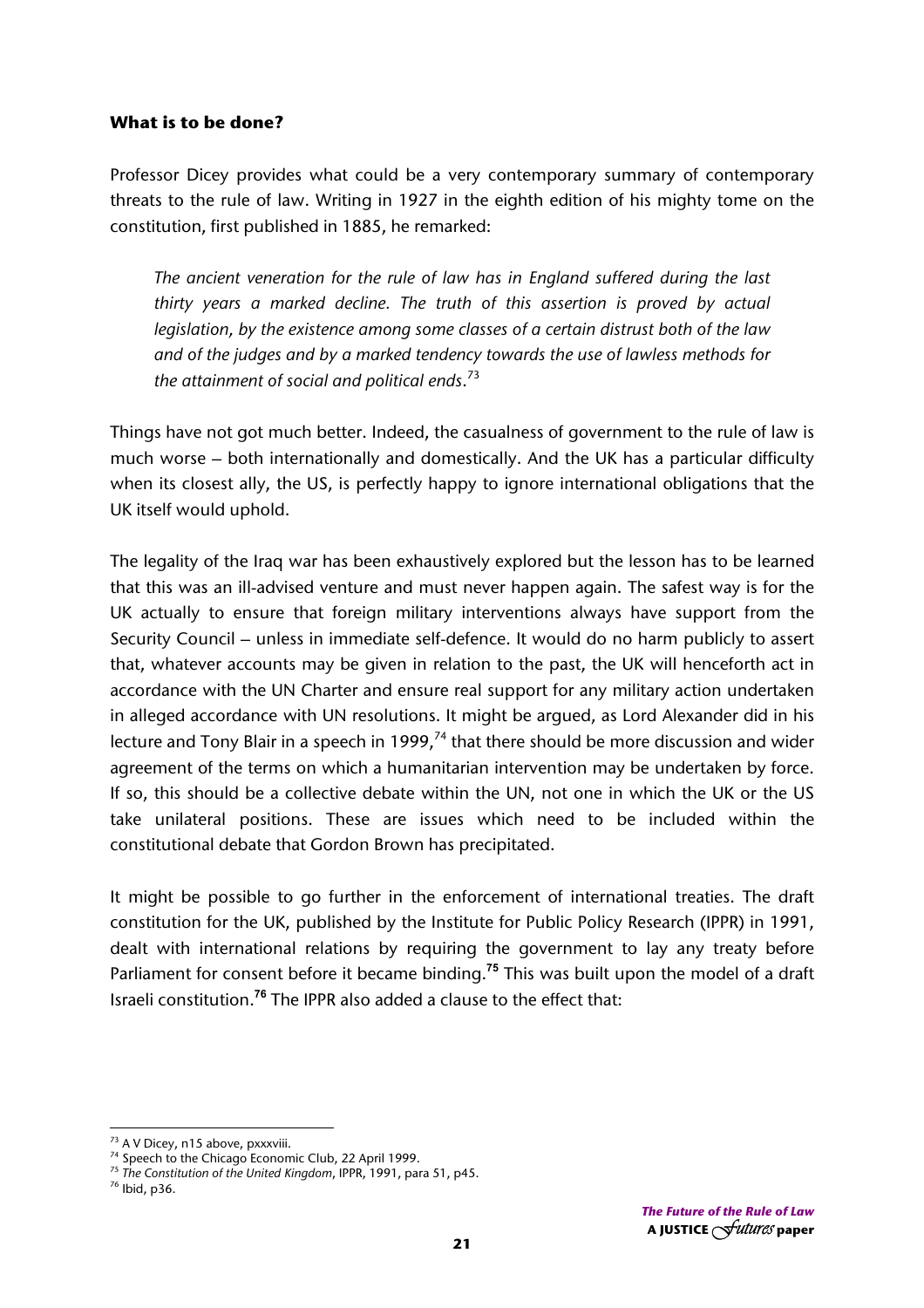*A treaty to which the Government has given consent … has effect, on coming into*  force, as part of the domestic law of the United Kingdom to the extent that it is *capable of coming into effect*. 77

This would bring the UK into line with most other states in Europe where this is the case. The green paper notes only that:

*The government is of the view that Parliament may wish to hold a debate and vote on some treaties …*<sup>78</sup>

Domestically, there are five issues to be considered. First, and most important, is the need for a change of culture. A single thread links together matters as apparently diverse as the Iraq war, ASBOs and the Legislative and Regulatory Reform Bill. That thread is an impatience by ministers with due process – either in the legislative process of policy or its execution. Judges, Parliamentarians, and the international community through the UN all have a legitimate role in scrutiny at an appropriate level to ensure that policy which, in Dicey's words, is 'lawless', is not implemented. Governments need not only to recognise this but to cherish and learn from it: the process can improve policy, not only hinder it.

Second, there is a need to improve certain legislative procedures. Above all, Parliament needs greater powers of scrutiny over the executive. This is extremely difficult because it is an issue which appeals, for obvious reasons, more to parties in opposition than in government. But Parliament as a whole needs somehow to have the authority to demand a better deal from the government of the day than it currently gets. The timetabling of the Prevention of Terrorism Act 2005 was little short of a disgrace. Parliament's Joint Committee on Human Rights has produced a battery of excellent reports on human rights legislation, which, if followed, would have precluded a considerable amount of the subsequent litigation. Parliament needs to review its procedures in the context of the experience of government since 1979, when two parties have held office for long periods with large majorities. The Parliamentary role of detailed legislative scrutiny, rather than political opposition, has been too much located in the House of Lords and too little in the Commons.

Third, the fiction of Parliamentary sovereignty in the Diceyan sense can no longer be maintained, though it is rife in popular culture – particularly the tabloids. 'Who rules Britain, Mr Blair?' taunted the *Daily Express*, answering 'You should ask Mr Justice Collins'.79 But, actually, we need to modify too crude a version of Parliamentary sovereignty. In a state that accepted the separation of powers along the lines of the Massachusetts constitution quoted above, it would be accepted that the judiciary, the executive and the legislature all governed Britain together. There is a whole variety of constraints on the sovereignty of Parliament that

 $77$  Ibid, para 51.3.

<sup>&</sup>lt;sup>78</sup> The Governance of Britain, n1 above, Para 33.<br><sup>79</sup> Quoted in A Bradley 'Judicial Independence under Attack', Public Law, Autumn 2003, pp397-407.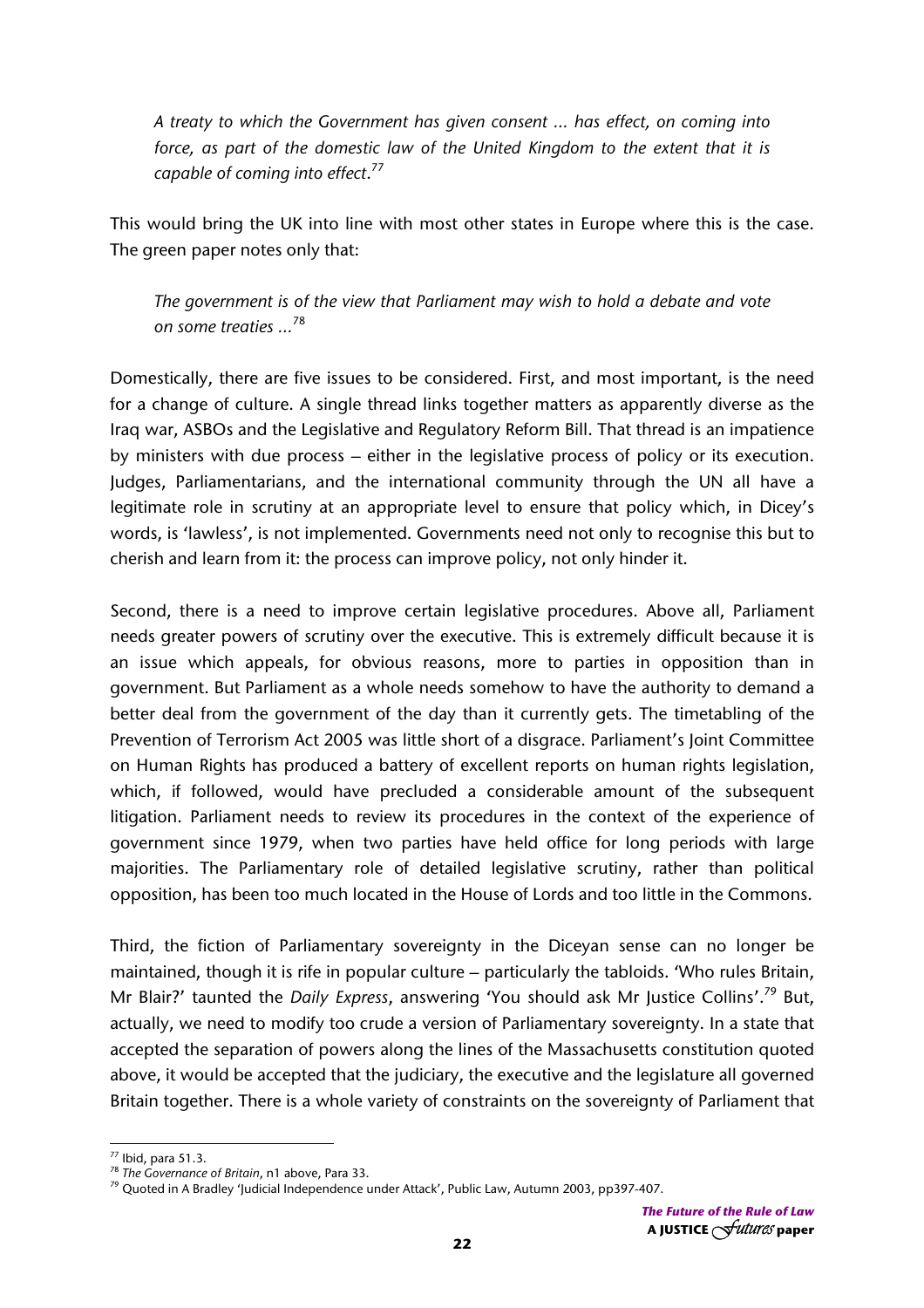needs to be recognised. If we are to move, as looks likely, towards a period where there is increasing pressure to reduce the key elements of our constitution to writing then we need to be able to identify the ways in which we intend our governments to be held accountable beyond the exercise of the vote at irregular intervals of time.

Fourth, although the creation of the Ministry of Justice was in no way a direct attack on the rule of law, it does raise questions about governmental respect for the institutions of the rule of law. Attention needs to be given to the safeguards requested by Lord Phillips. These should be wider than simply protection of the judicial and court budget. They should include a memorandum from the Lord Chancellor/Secretary of State for Justice setting out the government's understanding of the rule of law obligation in s1 Constitutional Reform Act 2005. This must include the legal aid budget. As importantly, it must include an obligation on the minister to be a conduit for the concerns of the judiciary within government and to restrain other ministers who might wish to criticise individual judges.

Finally, we have to look seriously at the reasons why the public has tolerated the abuse of the rule of law and the principles of good governance. The Iraq war did touch a deep nerve in public consciousness and there is widespread British unease about other elements of the 'war on terror', such as Guantanamo Bay and complicity with rendition. However, there has been little overt public concern at many of the matters raised above. The reasons for this may be complex. Among them may well be a sense of powerlessness and alienation from the political process. Hopefully, one consequence of a serious debate about a written constitution may be a re-engagement in constitutional issues and a greater understanding of the value of the rule of law.

Dicey argued that the twin pillars of the UK's constitution were the rule of law and Parliamentary sovereignty. The composition of Parliament is under major consideration in relation to the House of Lords. We need also to take seriously demands that legislation, institutional arrangements and foreign policy all reflect the requirements of adherence to what we may reasonably call the rule of law. We need to give renewed recognition to the constitutional importance of the rule of law just as much as to that of Parliament. Let us hope that this emerges from the constitutional debate that will follow the government's green paper.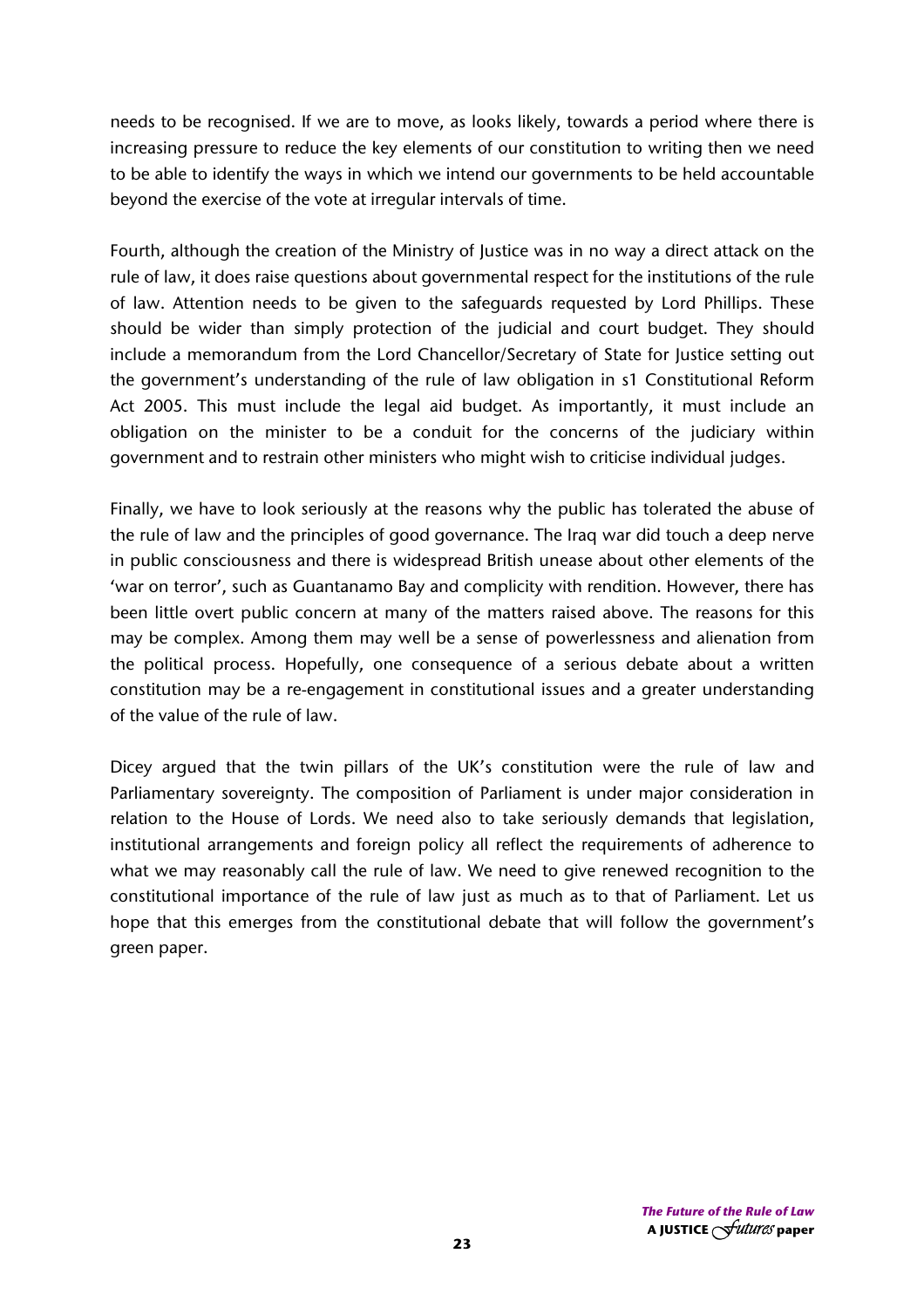### Five good reasons why **you** should **…**



## **support JUSTICE**

### **JUSTICE is independent**

Because it is not party political, JUSTICE commands respect throughout the political spectrum. We have representatives from each of the main political parties on our governing body.

### **JUSTICE is expert**

JUSTICE draws on international research and caselaw, and the specialist input of experts to provide the template for public policy.

### **JUSTICE is influential**

JUSTICE enjoys the support of prominent barristers and solicitors, distinguished academics, leading firms and chambers and many individuals and organisations engaged in human rights and law reform.

### **JUSTICE is effective**

Through influential reports and informed dialogue, we continue to play a key role in amending and developing the law, government policy and the practice of public authorities.

### **JUSTICE is international**

As the British section of the International Commission of Jurists (ICJ), we work with colleagues from across the world on areas of common interest and concern.

### **JUSTICE – 50 years of defending the rule of law**

JUSTICE provides lawyers with a strong, impartial and influential voice to defend the rule of law, access to justice and human rights. Its effectiveness has come for 50 years from its independence, both of political party and professional interest, and because its work has a deserved reputation for meticulous research and careful argument

2007 is our  $50<sup>th</sup>$  anniversary. We have planned an ambitious programme of initiatives for our anniversary year. You can find details of this programme at **www.justice.org.uk/50\_anniversary.** As you will see, our aim is very much to set a progressive agenda for the future rather than to rest on our laurels.

But JUSTICE is a small charity, with limited resources. We rely very heavily on the help – both practical and financial – of our supporters. Without that support we simply could not continue our 'routine' work, never mind carry out the forward-thinking analysis that forms the basis of our  $50<sup>th</sup>$  year programme.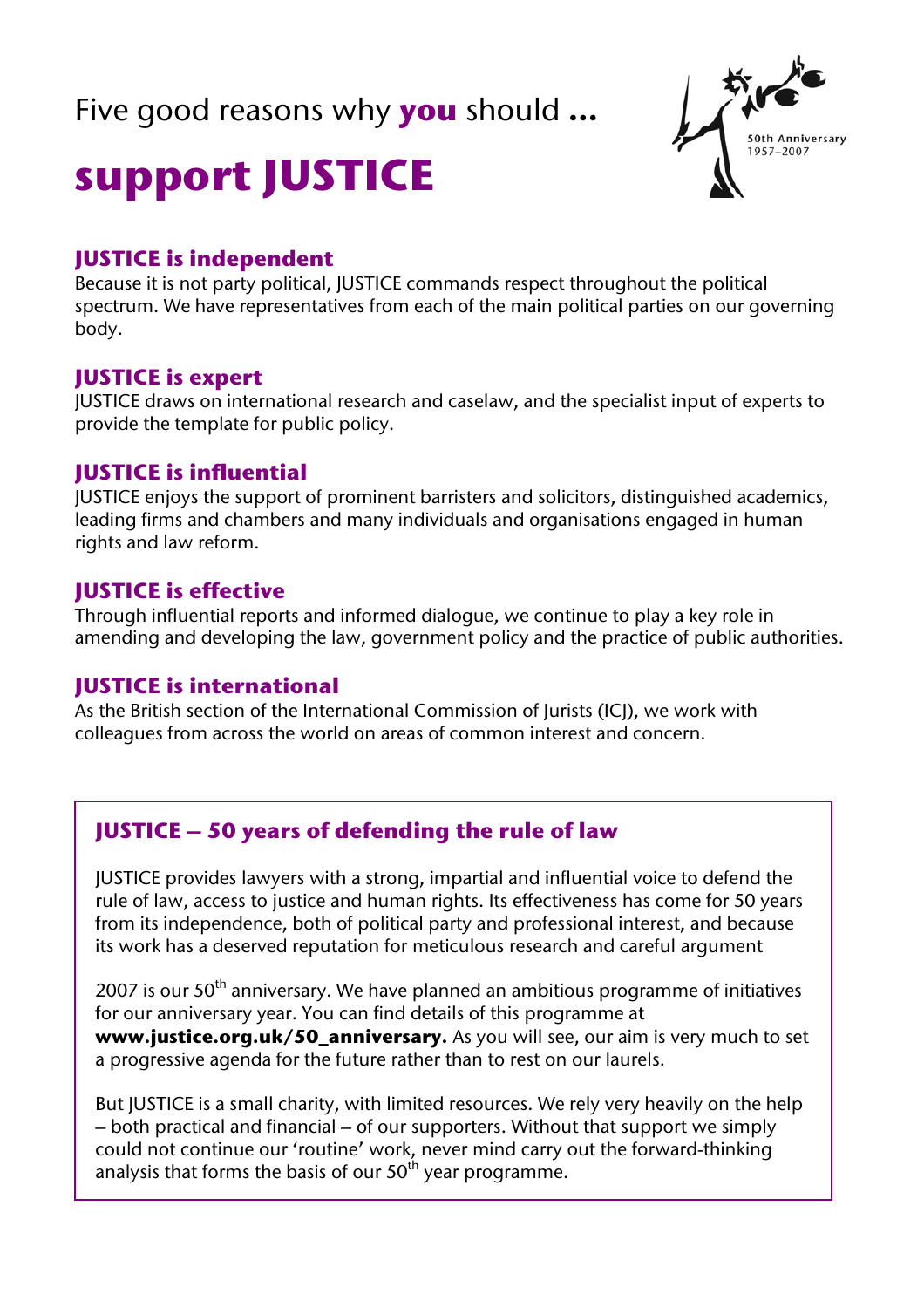### **I would like to support JUSTICE's 50th anniversary appeal**

Please accept my donation of:

| $\Box$ £10          | $\Box$ £20                                   | $\Box$ £25 | $\square$ £50                  | $\Box$ other $\boldsymbol{f_{\_}}$                                                       |                  |  |
|---------------------|----------------------------------------------|------------|--------------------------------|------------------------------------------------------------------------------------------|------------------|--|
|                     | $\Box$ I enclose a cheque payable to JUSTICE |            |                                |                                                                                          |                  |  |
|                     |                                              |            |                                | □ Please charge my VISA / MASTERCARD / MAESTRO (UK) / SOLO card (please circle)          |                  |  |
|                     |                                              |            |                                |                                                                                          |                  |  |
| <b>Card Number</b>  |                                              |            |                                |                                                                                          |                  |  |
| Expiry date $\vert$ | Valid from                                   |            | Issue number (Maestro UK only) |                                                                                          | Security<br>code |  |
|                     |                                              |            |                                |                                                                                          |                  |  |
|                     |                                              |            |                                |                                                                                          |                  |  |
|                     |                                              |            |                                |                                                                                          |                  |  |
|                     |                                              |            |                                |                                                                                          |                  |  |
|                     |                                              |            |                                |                                                                                          |                  |  |
|                     |                                              |            |                                | * if you are donating via credit or debit card, this should be the card-holder's address |                  |  |

□ Gift Aid allows us to claim an extra 28p for every pound you give. If you would like this donation and all future donations that you make to JUSTICE

giftaid it

**eligible for Gift Aid, please tick here.**<br>To qualify for Gift Aid, what you pay in income tax or capital gains tax must at least equal the amount that JUSTICE will claim in the tax year. You can cancel this declaration at any time by writing to JUSTICE

 Please tick here if you do **not** want to receive information from JUSTICE. JUSTICE will not release your details to any other organisation.

Please return this form (no stamp required) to:

**JUSTICE, FREEPOST LON 29163, London EC4B 0ZZ** 

*F* **rol 10/07**